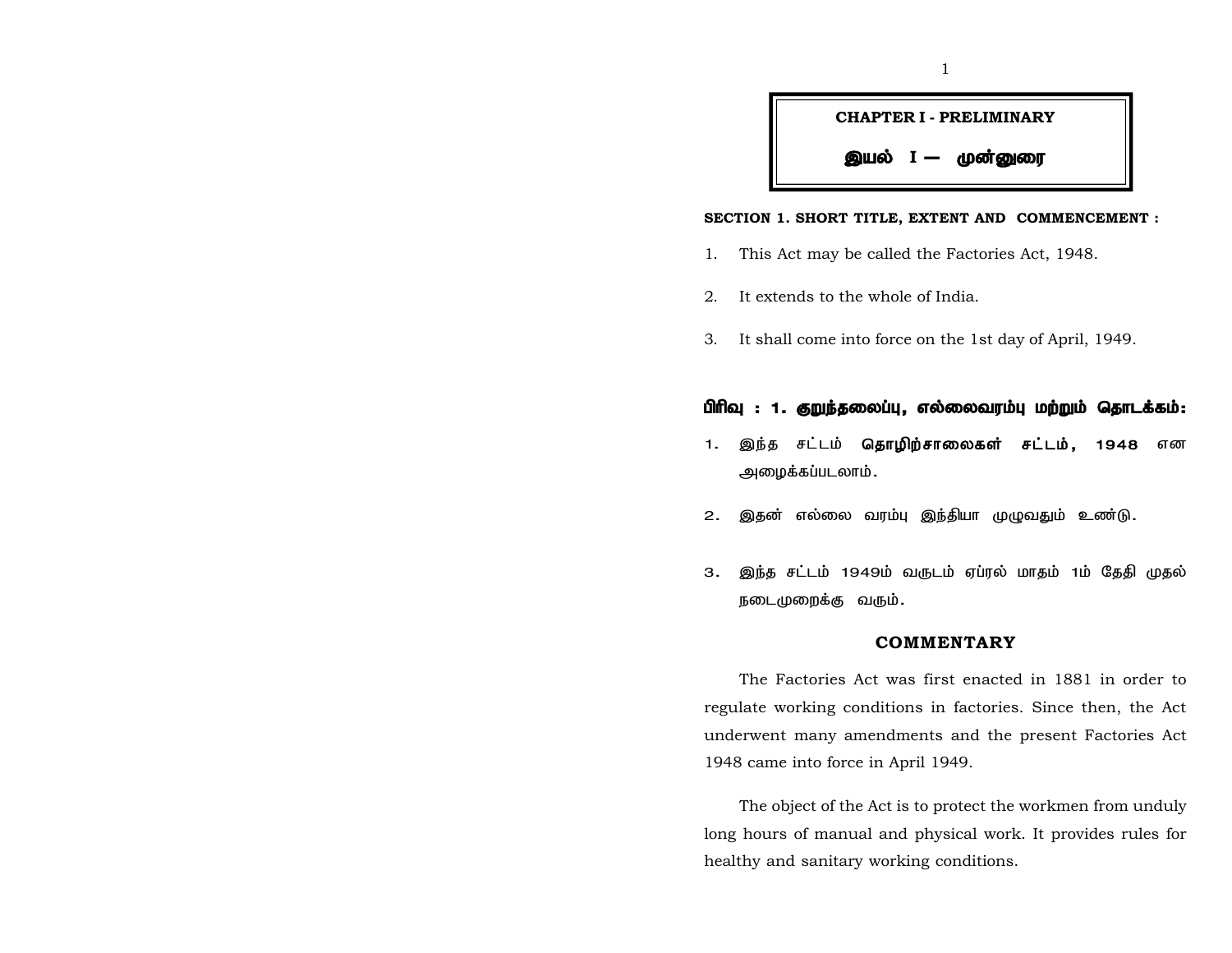Further, in all manufacturing processes, it provides for precautions for the safety of the workmen and also for the prevention of accidents.

The main object of the Act is to protect the workers employed in factories against industrial and occupational risks. The Act imposes upon the owners/occupiers with obligations to protect the workers against industrial risks and secure the workers suitable conditions conducive to protect their health and safety.

The Act, therefore, provides certain minimum requirements regarding health, safety and welfare of workers. The Act also prescribed special conditions for employment of women and the children. Further, the Act regulates the working hours and annual wages with leave, etc., of workmen.

Thus the Act is a beneficial piece of legislation aimed to achieve social reforms to workers working in factories. **the propertional piece of legislation**<br>to workers working in face<br>**விளக்கவுரை**<br>มี แม่ก<sup>5</sup> 1881 เกิดเติม ทัน

தொழிற்சாலைகள் சட்டம் 1881 ம் வருடம் முகன்முகலில் இயற்றப்பட்டது. இது தொழிற்சாலைகளில் பணி நிபந்தனைகளை **விளக்கவுரை**<br>கொழிற்சாலைகள் சட்டம் 1881 ம் வருடம் முதன்முதலில்<br>முறைப்பட்டது. இது தொழிற்சாலைகளில் பணி நிபந்தனைகளை<br>முறைப்படுத்துவதற்காக இயற்றப்பட்டது. இச்சட்டம் இயற்றிய நாளிலிருந்து, பல திருத்தங்களுக்கு உள்ளானது. தற்போதைய தொழிற்சாலை சட்டம் 1948 ஆனது, 1949 ம் வருடம் ஏப்ரல் மாதம் நடைமுறைக்கு வந்தது.

தொழிலாளர்கள் மிக நீண்ட நேரத்திற்கு உடல் உழைப்பை செய்வதிலிருந்து, அவர்களை பாதுகாப்பது தான் இந்த சட்டத்தின் முக்கிய நோக்கமாகும். மற்றும் நலம் மற்றும் துப்புரவு வசதிகளுக்கான 3<br>முக்கிய நோக்கமாகும். மற்றும் நலம் மற்றுப<br>விதிகளை இச்சட்டம் வகுக்கிறது.

)ய நோக்கமாகும். மற்றும் நலம் மற்றும் துப்புரவு வசதிகளுக்கான<br>களை இச்சட்டம் வகுக்கிறது.<br>மேலும் , அனைத்து தயாரிப்பு செயல்முறைகளிலும் ,<br>றிலாளர்களின் பாதுகாப்பு மற்றும் விபத்துக்களை தடுப்பதற்கும் தொழிலாளர்களின் பாதுகாப்பு மற்றும் விபத்துக்களை தடுப்பதற்கும் விதிகளை இச்சட்டம் வகுக்கிறது.<br>மேலும் , அனைத்து தயாரிப்பு செயல்முறை<br>தொழிலாளர்களின் பாதுகாப்பு மற்றும் விபத்துக்களை த(<br>முன்னெச்சரிக்கை நடவடிக்கைகளை கூறுகிறது.

கொமில் வேலைகளில் எற்படும் இடையூறுகளுகளிலிருந்து தொழிற்சாலைகளில் பணிபுரியும் தொழிலாளர்களை பாதுகாப்பது தான் இந்த சட்டத்தின் முக்கிய நோக்கமாகும். தொழில் வேலைகளில் ஏற்படும் இடையூறுகளுகளிலிருந்து<br>றிற்சாலைகளில் பணிபுரியும் தொழிலாளர்களை பாதுகாப்பது<br>இந்த சட்டத்தின் முக்கிய நோக்கமாகும்.<br>இச்சட்டம் உரிமையாளர்கள் மற்றும் சட்ட உரிமை<br>\_மையர்கள் மீது கடப்பாடுகளை விதிக்கிறது. த

தொழிற்சாலைகளில் பணிபுரியும் தொழிலாளர்களை பாதுகாப்பது<br>தான் இந்த சட்டத்தின் முக்கிய நோக்கமாகும்.<br>இச்சட்டம் உரிமையாளர்கள் மற்றும் சட்ட உரிமை<br>பற்றுடமையர்கள் மீது கடப்பாடுகளை விதிக்கிறது. தொழில்<br>இடையூறுகளிலிருந்து தொழிலாளர்கள இச்சட்டம் உரிமையாளர்கள் மற்றும் சட்ட உரிமை<br>பற்றுடமையர்கள் மீது கடப்பாடுகளை விதிக்கிறது. தொழில்<br>இடையூறுகளிலிருந்து தொழிலாளர்களை பாதுகாக்கவும், அவர்கள்<br>தங்களது நலன் மற்றும் பாதுகாப்பை காத்துக்கொள்வதற்கு<br>போதுமான சூழ்நிலைகளை இச்சட்டம் உரிமையாளர்கள் மற்றும் சட்ட உரிமை<br>பற்றுடமையர்கள் மீது கடப்பாடுகளை விதிக்கிறது. தொழில்<br>இடையூறுகளிலிருந்து தொழிலாளர்களை பாதுகாக்கவும், அவர்கள்<br>தங்களது நலன் மற்றும் பாதுகாப்பை காத்துக்கொள்வதற்கு<br>போதுமான சூழ்நிலைகளை பற்றுடமையர்கள் மீது கடப்பாடுகளை விதிக்கிறது. தொழில்<br>இடையூறுகளிலிருந்து தொழிலாளர்களை பாதுகாக்கவும்,அவர்கள்<br>தங்களது நலன் மற்றும் பாதுகாப்பை காத்துக்கொள்வதற்கு<br>போதுமான சூழ்நிலைகளை உருவாக்க இந்த கடப்பாடுகள்<br>விதிக்கப்படுகின்றன

ஆகவே இந்த சட்டம் தொழிலாளர்களின் நலன் பாதுகாப்பு மற்றும் சுகாதாரம் குறித்த சில குறைந்தபட்ச தேவைப்பாடுகளை விதிக்கப்படுகின்றன .<br>- ஆகவே இந்த சட்டம் தொழிலாளர்களின் நலன் பாதுகாப்பு<br>மற்றும் சுகாதாரம் குறித்த சில குறைந்தபட்ச தேவைப்பாடுகளை<br>வழங்குகிறது . பெண ்கள் மற்றும் - குழந்தைகளை<br>வேலைக்கமர்த்துவதற்கு சில சிறப்பு நிபந்தனைகளையும் இ வேலைக்கமர்த்துவதற்கு சில சிறப்பு நிபந்தனைகளையும் இந்த சட்டம் வகுத்துரைத்தது. NkYk ;> njhopyhsh ;fspd ; gzp Neuq ;fs ; kw ;Wk ;

விடுமுறையுடன் கூடிய ஆண்டு வருமானம் போன்றவற்றை இந்த சட்டம் முறைப்படுத்துகிறது.

இவ்வாறு இந்த சட்டம் ஒரு பயனளிக்கக்கூடிய வகையிலான சட்டமாகும். இது தொழிற்சாலைகளில் பணிபுரியும் தொழிலாளர்கள் சமூக சீர்திருத்தங்களை அடைவதற்காக இயற்றப்பட்டது.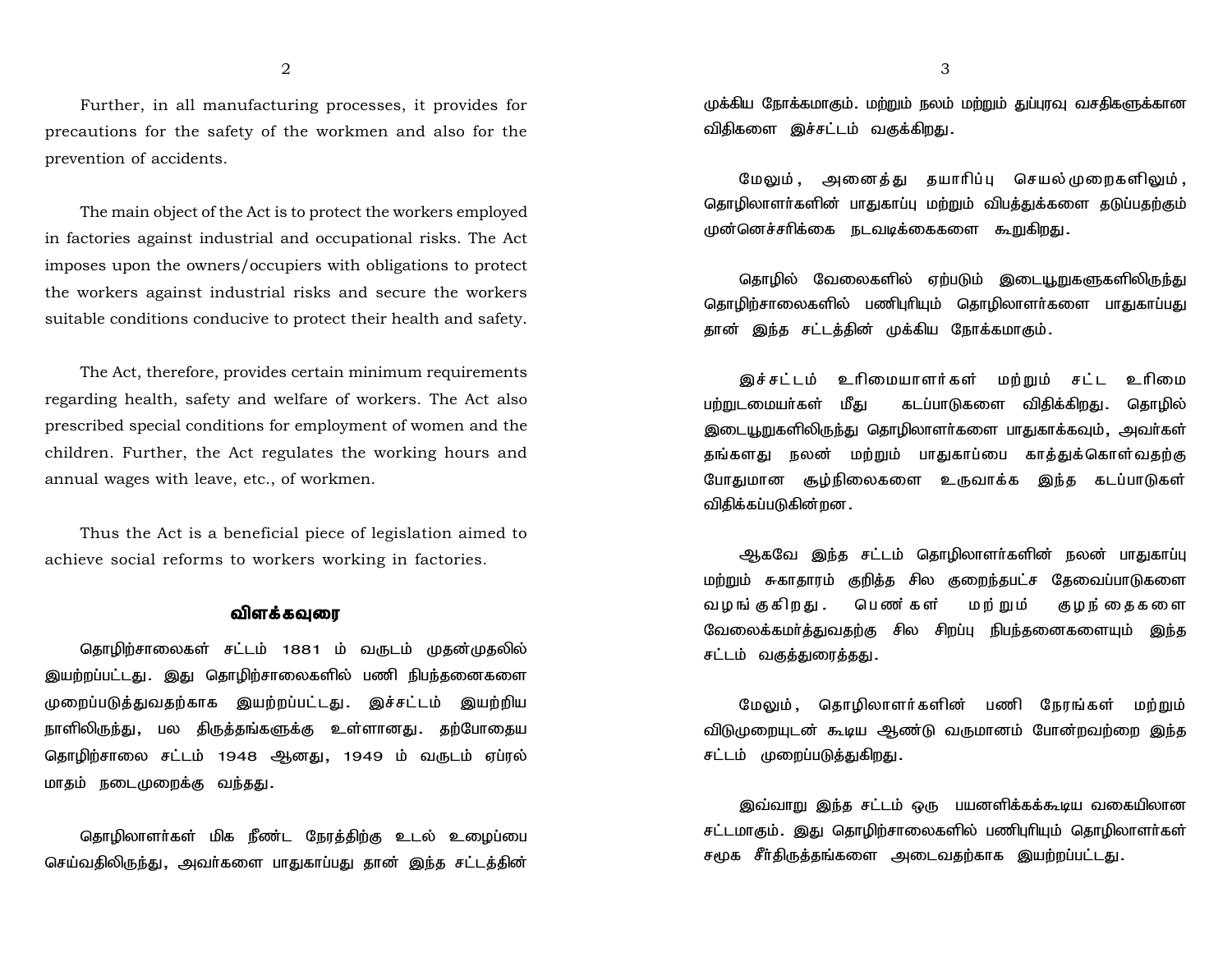### **SECTION 2. INTERPRETATION:**

In this Act, unless there is anything repugnant in the subject or context, **get Transfer :** In this Act, unless there is anything repugnal subject or context,-<br>subject or context,-<br>**find: 2. Guntes in alloged in the subject or context,-**

ect or corrtext,-<br>**|: 2. மொருள் வினக்கம் ;**<br>கருப்பொருள் அல்லது தருவாயில் முரணாக எதுவும்<br>ந்தாலன்றி, இச்சட்டத்தில் பின்வரும் பொருள் அடங்கும் . **பிரிவு: 2. பொருள் வினக்கம்:**<br>கருப்பொருள் அல்லது தருவாயில் முரணாக எதுவும்<br>இருந்தாலன்றி, இச்சட்டத்தில் பின்வரும் பொருள் அடங்கும்.

- **(a) "Adult"** means a person who has completed his eighteenth year of age;
- $(a)$  "உரிமை வயதுடையவர்" என்றால் தனது 18வது வயதைப் பூர்த்தி செய்த நபர்
- **(b) "Adolescent"** means a person, who has completed his fifteenth year of age but has not completed his eighteenth year; **(b) "Adolescent"** means a person, who has completed his<br>fifteenth year of age but has not completed his eighteenth<br>year;<br>**(b) "இளம் வயதினர்"** என்றால் தனது 15வது வயதைப்<br>பூர்த்தி செய்த, ஆனால் 18 வயது பூர்த்தியடையாத நபர்
- பூர்த்தி செய்த, ஆனால் 18 வயது பூர்த்தியடையாத நபர்
- **(bb) "Calendar year"** means the period of twelve months beginning with the first day of January in any year;
- **(bb) "Calendar year"** means the period of twelve months<br>beginning with the first day of January in any year;<br>**(bb) "காலண்டர் வருடம்"** என்றால் ஒரு வருடத்தின் ஜனவரி<br>முதல் தேதி தொடங்கி 12 மாதங்கள் முடிவடையும் கால **"Calendar year"** means the period of twelve months<br>beginning with the first day of January in any year;<br>**"காலண்டர் வருடம்"** என்றால் ஒரு வருடத்தின் ஜனவரி<br>முதல் தேதி தொடங்கி 12 மாதங்கள் முடிவடையும் காலம்
- **(c) "Child"** means a person who has not completed his fifteenth year of age;
- **(c) "சூமந்தை"** என்றால் கனது 15 வயகைப் பூர்க்கி செய்யாக நபர்;
- **(ca) "Competent person",** in relation to any provision of this Act, means a person or an institution recognised as such by the Chief Inspector for the purposes of carrying out tests, examinations and inspections required to be done in a factory under the provisions of this Act having regard to-
- (i) the qualifications and experience of the person and facilities available at his disposal, or
- (ii) the qualifications and experience of the persons employed in such institution and facilities available therein, with regard to the conduct of such tests, examinations and inspections, and more than one person or institution can be recognised as a competent person in relation to a factory; regard to the conduct of such tests, examinations and<br>inspections, and more than one person or institution can<br>be recognised as a competent person in relation to a factory;<br>**(ca) "தகுதி வாய்ந்த நபர்"** என்றால் இச்சட்டத்தின
- தொடர்பாக தலைமை ஆய்வாளரால் அங்கீகரிக்கப்பட்ட நபர் அல்லது நிறுவனம் ஆகும். இது, பின்வருவன குறித்து இந்த சட்டத்தின் வகையங்களின் கீழ், ஓரு தொழிற்சாலையில் **"தகுதி வாய்ந்த நபர்"** என்றால் இச்சட்டத்தின் எந்த வகையம்<br>தொடர்பாக தலைமை ஆய்வாளரால் அங்கீகரிக்கப்பட்ட நபர்<br>அல்லது நிறுவனம் ஆகும். இது, பின்வருவன குறித்து<br>இந்த சட்டத்தின் வகையங்களின் கீழ், ஓரு தொழிற்சாலையில்<br>செய்யப்பட வேண்ட தொடர்பாக தலைமை ஆய்வாளரால் அ<br>அல்லது நிறுவனம் ஆகும். இது, பி<br>இந்த சட்டத்தின் வகையங்களின் கீழ், ஓடு<br>செய்யப்பட வேண்டிய ஆய்வுகள்,<br>சோதனைகளைச் செய்வதற்காகும்;
- $(i)$  நபர் ஒருவரின் தகுதிகள் மற்றும் அனுபவம் மற்றும் அவரிடம் உள்ள வசதிகள் அல்லது,
- (i) நபர் ஒருவரின் தகுதிகள் மற்றும் அனுபவம் மற்றும் அவரிடம்<br>உள்ள வசதிகள் அல்லது,<br>(ii) அத்தகைய ஆய்வுகள், பரிசோதனைகள், சோதனைகள்<br>நடத்துவது குறித்து அத்தகைய நிறுவனத்தில் நபர் ஒருவரின் தகுதிகள் மற்றும் அனுபவம் மற்றும் அவரிடம்<br>உள்ள வசதிகள் அல்லது,<br>அத்தகைய ஆய்வுகள், பரிசோதனைகள், சோதனைகள்<br>நடத்துவது குறித்து அத்தகைய நிறுவனத்தில்<br>பணியமர்த்தப்பட்டுள்ள நபர்களின் தகுதிகள் மற்றும் அனுபவம் பணியமா்த்தப்பட்டுள்ள நபா்களின் தகுதிகள் மற்றும் அனுபவம் மற்றும் ஒரு தொழிற்சாலை தொடர்பாக ஒன்றுக்கு மேற்பட்ட நபர் அல்லது நிறுவனம் தகுதி வாய்ந்த நபராக அங்கீகரிக்கப்பட நடத் துவது குறித் து<br>பணியமர்த்தப்பட்டுள்ள நபர்<br>மற்றும் ஒரு தொழிற்சாலை<br>நபர் அல்லது நிறுவனம் த<sub>@</sub><br>முடியும்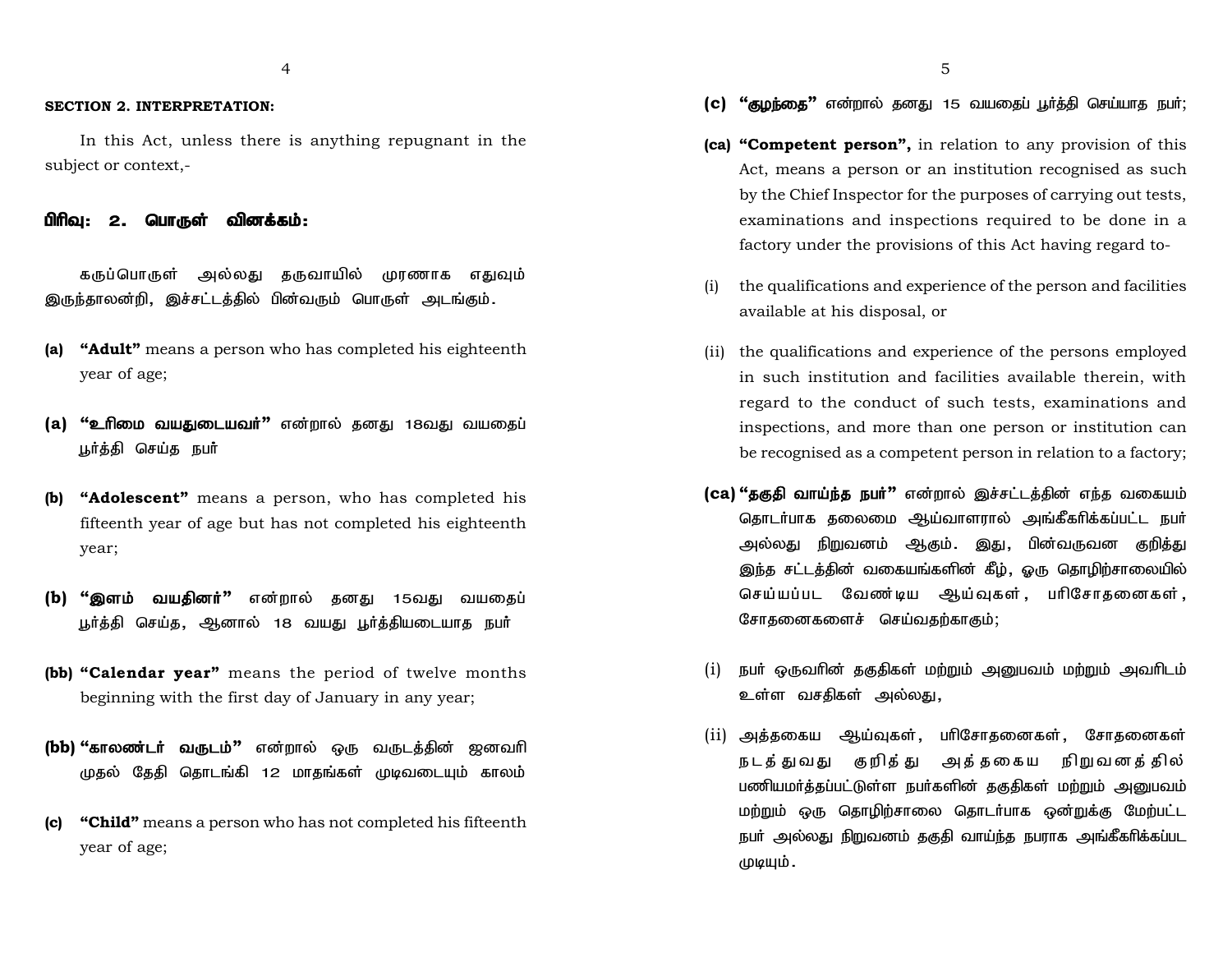- **(cb) "Hazardous process"** means any process or activity in relation to an industry specified in the 'First Schedule where, unless special care is taken, raw materials used therein or the intermediate or finished products, bye-products, wastes or effluents thereof would-
- (i) cause material impairment to the health of the persons engaged in or connected therewith, or
- (ii) result in the pollution of the general environment;

Provided that the State Government may, by notification in the Official Gazette, amend the First Schedule by way of addition, omission or variation of any industry specified in the said Schedule; the Official Gazette, amend the First Schedule by way of addition,<br>omission or variation of any industry specified in the said<br>Schedule;<br>**(cb)"அபாயம் தரகூடிய செய்முறை"** என்றால் முதல்<br>அட்டவணையில் குற

- அட்டவணையில் குறிப்பிடப்பட்டுள்ள தொழிற்சாலை தொடர்பான செய்முறை அல்லது நடவடிக்கை ஆகும். சிறப்பு கவனம் **"அபாயம் தரகூடிய செய்முறை"** என்றால் முதல்<br>அட்டவணையில் குறிப்பிடப்பட்டுள்ள தொழிற்சாலை தொடர்பான<br>செய்முறை அல்லது நடவடிக்கை ஆகும். சிறப்பு கவனம்<br>மேற்கொள்ளப்பட்டாலன்றி, அதில் பயன்படுத்தப்பட்ட கச்சாப்<br>பொருள் அல்லது இடைநிலை அல்ல **"அபாயம் தரகூடிய செய்முறை"** என்றால் முதல்<br>அட்டவணையில் குறிப்பிடப்பட்டுள்ள தொழிற்சாலை தொடர்பான<br>செய்முறை அல்லது நடவடிக்கை ஆகும். சிறப்பு கவனம்<br>மேற்கொள்ளப்பட்டாலன்றி, அதில் பயன்படுத்தப்பட்ட கச்சாப்<br>பொருள் அல்லது இ பொருட்கள், துணைப் பொருட்கள், கழிவுகள் அல்லது கழிவுச் சேதங்கள் பின்வருவனவற்றை ஏற்படுத்தும்;
- $(i)$  இதில் ஈடுபட்டுள்ள அல்லது தொடர்புடைய நபர்களின் நலனுக்கு முக்கிய பலவீனக்கை ஏற்படுக்தும் அல்லது,
- $(i)$  பொது சுற்றுச்சூழல் மாசில் ஏற்படுத்துதல்.

மாநில அரசாங்கம் அரசிதழில் வெளியிடுவதன் மூலம் கூறப்பட்ட அட்டவணையில் குறிப்பிடப்பட்டுள்ள தொழிற்சாலையில் கூட்டுதல், (ii) பொது சுற்றுச்சூழல் மாசில் ஏற்படுத்துதல்.<br>மாநில அரசாங்கம் அரசிதழில் வெளியிடுவதன் மூலம் கூறப்பட்ட<br>அட்டவணையில் குறிப்பிடப்பட்டுள்ள தொழிற்சாலையில் கூட்டுதல்,<br>விட்டுவிடுதல் அல்லது வேறுபடுத்துதல் மூலம் முதல்<br>அட்டவணையைத .அட்டவணையைக் கிருக்கலாம்.

- **(d) "Young person"** means a person, who is either a child or an adolescent; **(d) "Young person"** means a person, who is either a child or<br>an adolescent;<br>**(d) "இளம் நபர்"** என்றால் குழந்தை அல்லது 15 வயது<br>பூர்த்தியடைந்த நபர்;
- பூர்த்தியடைந்த நபர்;
- **(e) "Day"** means a period of twenty-four hours beginning at midnight;
- **(e) "நாள்"** என்றால் நடுநிசியில் ஆரம்பமாகி முடியும் 24 மணி நேர காலம்;
- **(f) "Week"** means a period of seven days beginning at midnight on Saturday night or such other night as may be approved in writing for a particular area by the Chief Inspector of Factories; on Saturday hight or such other hight as may be approved<br>in writing for a particular area by the Chief Inspector of<br>**Factories;**<br>**(f) "வாரம்"** என்றால் சனிக்கிழமை நடுநிசியில் ஆரம்பமாகும்<br>அல்லது தொழிற்சாலைகள் தலைமை ஆய்வா
- அல்லது கொழிற்சாலைகள் கலைமை ஆய்வாளரால் குறிப்பிட்ட இடவரைக்கு எழுத்து மூலம் ஒப்புதல் செய்யப்படக்கூடிய வேறு **"வாரம்"** என்றால் சனிக்கிழ<br>அல்லது தொழிற்சாலைகள் த<br>இடவரைக்கு எழுத்து மூலம் <sub>6</sub><br>இரவாகும்;
- **(g) "Power"** means electrical energy, or any other form of energy, which is mechanically transmitted and is not generated, by human or animal agency;
- (g) "சக்தி" என்றால் மின்சார சக்தி அல்லது இயந்திரம் மூலம் மாற்றப்பட்ட ஆனால் மனித அல்லது மிருக முகமையினால் உற்பத்தி செய்யப்படாக வேறுவகை சக்கி;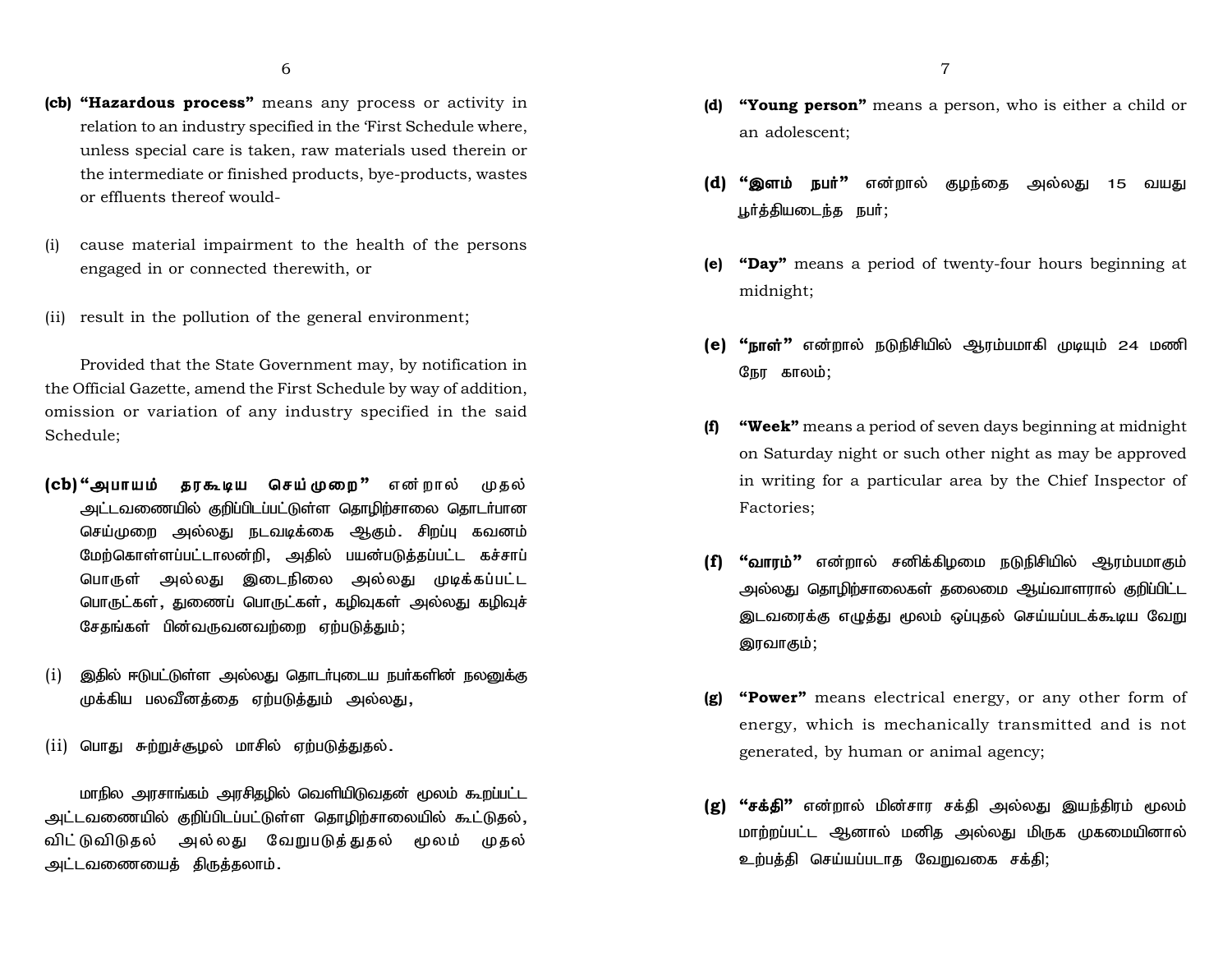- **(h) "Prime-mover"** means any engine, motor or other appliance, which generates or otherwise provides power;
- **(h) "Prime-mover"** means any engine, motor or other appliance,<br>which generates or otherwise provides power;<br>**(h) "உந்து சக்தி"** என்றால் சக்தி உற்பத்தி செய்யும் அல்லது<br>சக்தி வழங்கும் என்ஜின், மோட்டார் அல்லது இதர துணைக்கரு சக்தி வழங்கும் என்ஜின், மோட்டார் அல்லது இதூ துணைக்கருவி;
- **(i) "Transmission machinery"** means any shift, wheel, drum, pulley, system of pulleys, coupling, clutch, driving belt or other appliance or device by which the motion of a primemover is transmitted to or received by any machinery or appliance; other appliance or device by which the motion of a prime-<br>mover is transmitted to or received by any machinery or<br>appliance;<br>**(i) "மாற்றுதல் இயந்திரம்"** என்றால் துாக்கி, சக்கரம், டிரம்,<br>இழு சக்கரம், இழு சக்கரங்களின் முறைம
- இழு சக்கரம், இழு சக்கரங்களின் முறைமை, இணைப்பான், appliance;<br>**"மாற்றுதல் இயந்திரம்"** என்றால் துாக்கி, சக்கரம், டிரம்,<br>இழு சக்கரம், இழு சக்கரங்களின் முறைமை, இணைப்பான்,<br>கிளட்ச், செலுத்தும் பெல்ட், அல்லது உந்து சக்தியின்<br>செயல்பாடு மாற்றப்படும் இதர துணைக்கருவி அல்லது **"மாற்றுதல் இயந்திரம்"** என்றால் தூக்கி, சக்கரம், டிரம்,<br>இழு சக்கரம், இழு சக்கரங்களின் முறைமை, இணைப்பான்,<br>கிளட்ச், செலுத்தும் பெல்ட், அல்லது உந்து சக்தியின்<br>செயல்பாடு மாற்றப்படும் இதர துணைக்கருவி அல்லது<br>இயந்திரம்அல்லது துண இயந்திரம் ,அல்லது துணைக்கருவியினால் பெறப்படும் வேறு கருவி;
- **(j) "Machinery"** includes prime-movers, transmission machinery and all other appliances, whereby power is generated, transformed, transmitted or applied; **(j) "Machinery"** includes prime-movers, transmission<br>machinery and all other appliances, whereby power is<br>generated, transformed, transmitted or applied;<br>**(j) "இயந்திரம்"** என்றால் உந்து சக்தி, மாற்றுதல் இயந்திரம்<br>மற்றும்
- machinery and all other appliances, whereby power is<br>generated, transformed, transmitted or applied;<br>**"இயந்திரம்"** என்றால் உந்து சக்தி, மாற்றுதல் இயந்திரம்<br>மற்றும் இதர துணைக் கருவிகள். இதன் மூலம் சக்தி<br>உருவாக்கப்படுகிறது, generated, transformed, transmitted or applied;<br>**"இயந்திரம்"** என்றால் உந்து சக்தி, மாற்றுதல் இயந்திரம்<br>மற்றும் இதர துணைக் கருவிகள். இதன் மூலம் சக்தி<br>உருவாக்கப்படுகிறது, மாற்றப்படுகிறது, அனுப்புகை<br>செய்யப்படுகிறது அல்லது செ செய்யப்படுகிறது அல்லது செய்முறை சார்பாக்கப்படுகிறது;
- **(k) "Manufacturing process"** means any process for-
- (i) making, altering, repairing, ornamenting, finishing, packing, oiling, washing, cleaning, breaking up, demolishing

or otherwise treating or adopting any article or substance with a view to its use, sale, transport, delivery or disposal; or

- (ii) pumping oil, water, sewage, or any other substance; or
- (iii) generating, transforming or transmitting power; or
- (iv) composing types for printing, printing by letter press, lithography, photogravure or other similar process or bookbinding; or
- (v) constructing, reconstructing,, repairing, refitting, finishing or breaking up ships or vessels; or
- (vi) preserving or storing any article in cold storage;
- (k) "தயாரிக்கும் செய்முறை" என்றால் பின்வருவனவற்றிற்கான செய்முறை ஆகும்;
- $(i)$  பொருள் அல்லது கருப்பொருளிள் பயன்படுத்துவதற்கு, விற்பனை செய்வதற்கு, மாற்றுவதற்கு, ஒப்படைத்தல் அல்லது விடுவிப்பிற்கு செய்முறை ஆகும்;<br>பொருள் அல்லது கருப்பொருளிள் பயன்படுத்துவதற்கு, விற்பனை<br>செய்வதற்கு, மாற்றுவதற்கு, ஒப்படைத்தல் அல்லது விடுவிப்பிற்கு<br>அதனைச் செய்தல், மாற்றுதல், பழுதுபாா்த்தல், அலங்காரப்<br>பணி செய்தல், முடித்தல், கட்டிவைத்தல் பணி செய்தல், முடித்தல், கட்டிவைத்தல், எண்ணெய் விடுதல், கழுவுதல், துடைத்தல், பிரித்தெடுத்தல், அழித்தல் அல்லது அளித்தல் மேற்கொள்ளுதல் ஆகும் அல்லது,
- (ii) எண்ணெய், நீர், சாக்கடை அல்லது வேறு பொருட்கூறை வெளியேற்றுதல் அல்லது,
- (iii) சக்தியை உற்பத்தி செய்தல், மாற்றுதல் அல்லது அனுப்புகை செய்தல் அல்லது, ்பார் சிசிசி பார் பார் பிரிதி ;<br>பிரித்தியை உற்பத்தி செய்தல், மாற்றுதல் அல்லது அனுப்புகை<br>செய்தல் அல்லது,<br>(iv) அச்சிடுதலுக்காக வகைகளை அமைத்தல், கடித அச்சு
-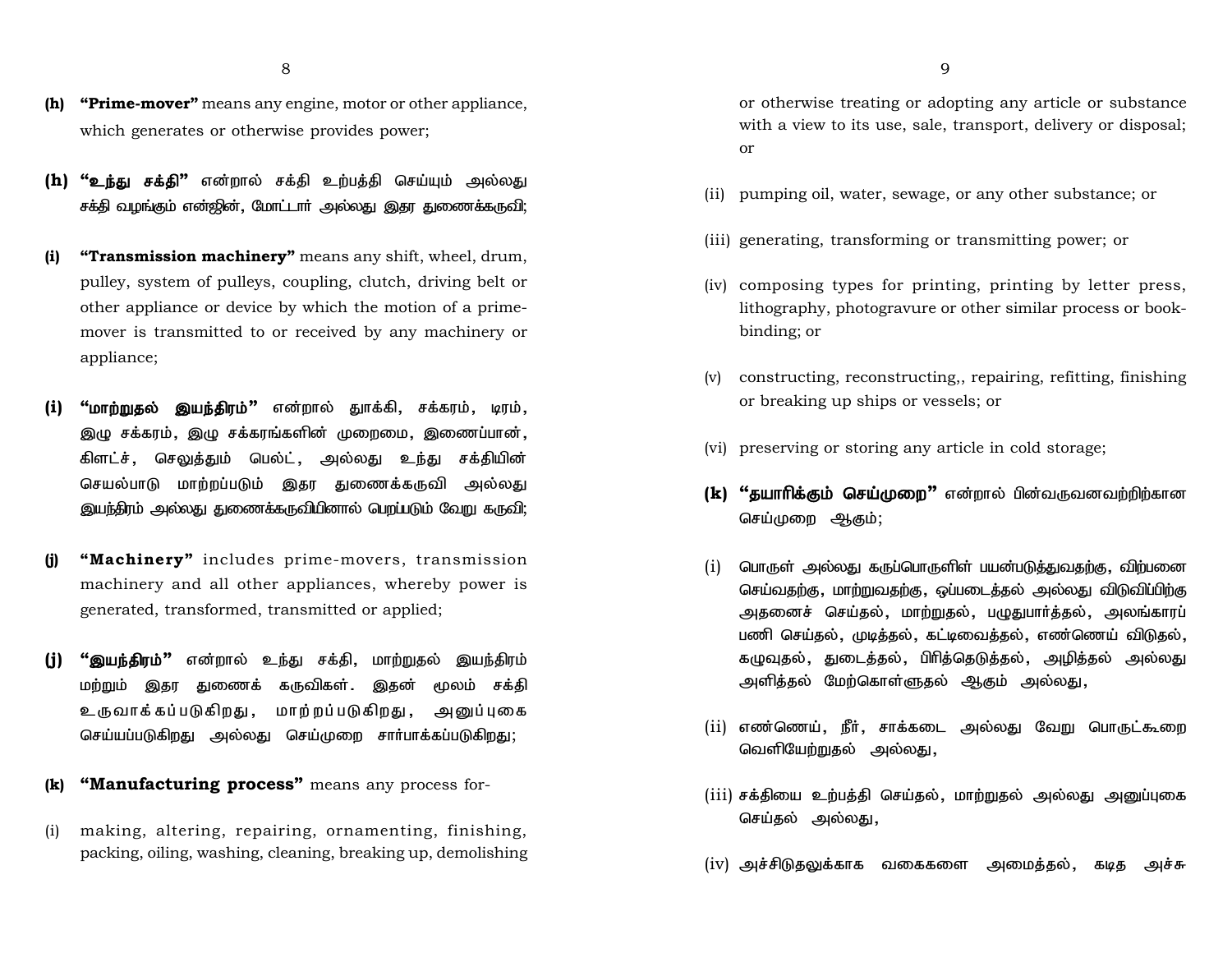10<br>மூலம் அச்சிடுதல், அச்சடிப்பு முறை, புகைப்பட அச்சடிப்பு<br>அல்லது அதை ஒத்த செய்முறை அல்லது புத்தகம் பைண்டிங் அல்லது அதை ஒத்த செய்முறை அல்லது புத்தகம் பைண்டிங் செய்தல் அல்லது,

- $(v)$  கப்பல்கள் அல்லது சிறு கப்பல்களைக் கட்டுதல், மறு கட்டுமானம் செய்தல், பழுது பார்த்தல், மறுபடியும் பொருத்துதல், முடித்தல் அல்லது பிரித்தல் அல்லது,
- (vi) பனிக் கிட்டங்கியில் பொருள் எதையும் பாதுகாக்கல் அல்லது சேமித்தல். <sub>போருள</sub>் எதை<sub>யும்</sub> பாதுகாதத**ு** கு<br>*CASE LAWS*<br>வழக்கு விதிகள்

# *CASE LAWS*

*1. Qazi Noorul Hasan Hamid Hussain Petrol Pump* المستطرقة CASE LAWS<br>Qazi Noorul Hasan Hamid Hussain Petrol Pump<br>and another Vs. Deputy Director, E.S.I.<br>Corporation, Kanpur, (2003) II LLJ 341 (All): *Corporation, Kanpur, (2003) II LLJ 341 (All):*

The Court held that the activity of pumping petroleum with the aid of power and by employing more than 10 persons - it constituted 'manufacturing process' under the Factories Act, 1948.

## *<sup>1</sup> . `hrp EhUy ; `hrd ; `kpl; ` Pird ; ngl ;Nuhy ; e piyak ; kw ;Wk ; kw ;nwhd ;W vjph ; Jiz ,af ;Feh ; njhopyhsh ; muR fhg ;g Pl ;L fofk ;, fhd ;G+h ;.(2003) II LLJ 341 (All) :*

சக்திதிறன் மூலம் பெட்ரோலியத்தை எடுத்தல் மற்றும் 10 *வுதாழிலாளர் அரசு காப்பீட்டு கழகம், கான்பூர்.(2003)<br>பெட்டர் அரசு காப்பீட்டு கழகம், கான்பூர்.(2003)<br>II LLJ 341 (All) ;<br>ந்கும் மேற்பட்ட நபர்களை பணிக்கமர்த்துதல் என்பது<br>தொழிற்சாலைகள் சட்டம் 1948 ன் கீழ் 'தயாரிப்பு செய்மு* தொழிற்சாலைகள் சட்டம் 1948 ன் கீழ் 'தயாரிப்பு செய்முறையை' உருவாக்குகிறது என்று நீதிமன்றம் கூறியது.

*2. In Kumbakonam Milk Society Co-operative Society represented by its Secretary Vs. Regional Director, E.S.I., Corporation, Madras, (2003) III LLJ. 416 (Mad):*

The petitioner society was engaged in purchasing milk from its members and sold the same. The Court held that preserving milk in cold storage is a manufacturing process and hence the society was held a factory.

In deciding whether a particular business involves manufacturing process or not, the circumstances and nature of each case must be considered, but in all manufacturing processes, there must be some transformation to make an article commercially known as another.

### *<sup>2</sup> . Fk ;gNfhzk ; ghy ; cw ;gj ;jpahsh ; \$l ;LwT rq ;fk ;* சார்பாக அகன் செயலாளர் எகிர் மணப்ல இயக்குநர் தொழிலாளர் அரசு காப்பீட்டு கழகம் *nrd ;id (2003) III LLJ 416 (Mad):*

மனுதாரரான சங்கம் தனது உறுப்பினர்களிடமிருந்து பாலை சாா பாக அதன் செயலாளா எதார மண்டல்<br>இயக்குநர் தொழிலாளர் அரசு காப்பீட்டு கழகம்<br>சென்னை (2003) III LLJ 416 (Mad).<br>மனுதாரரான சங்கம் தனது உறுப்பினர்களிடமிருந்து பாலை<br>வாங்கி, அதை விற்பனை செய்து வந்தது. குளிர்பதனிடும்<br>நிலையத்தில் ப நிலையத்தில் பாலை சேமித்து வைப்பது ஒரு தயாரிப்பு செய்முறை ஆகும். எனவே சங்கம் ஒரு தொழிற்சாலை ஆகும் என்று நீதிமன்றம் கூறியது.

குறிப்பிட்ட வியாபாரம் உற்பத்தி செய்முறையை கொண்டுள்ளதா ஆகும். எனவே சங்கம் ஒரு தொழிற்சாலை ஆகும் என்று நீதிமன்றம்<br>கூறியது.<br>குறிப்பிட்ட வியாபாரம் உற்பத்தி செய்முறையை கொண்டுள்ளதா<br>இல்லையா என்பதை தீா்மானிப்பதற்கு, ஒவ்வொரு நிகழ்வின்<br>சூழ்நிலைகள் மற்றும் தன்மைகளை கருத்தில் கொள கூறியது .<br>குறிப்பிட்ட வியாபாரம் உற்பத்தி செய்முறையை கொண்டுள்ளதா<br>இல்லையா என்பதை தீா்மானிப்பதற்கு ,ஒவ்வொரு நிகழ்வின்<br>சூழ்நிலைகள் மற்றும் தன்மைகளை கருத்தில் கொள்ளப்பட<br>வேண்டும் .ஆனால் அனைத்து தயாரிப்பு செய்முறைகளிலும் குறிப்பிட்ட வியாபாரம் உற்பத்தி செய்முறையை கொண்டுள்ளதா<br>இல்லையா என்பதை தீா்மானிப்பதற்கு, ஒவ்வொரு நிகழ்வின்<br>சூழ்நிலைகள் மற்றும் தன்மைகளை கருத்தில் கொள்ளப்பட<br>வேண்டும். ஆனால் அனைத்து தயாாிப்பு செய்முறைகளிலும்<br>பொருள பொருள் ஒன்றை வியாபார ரீதியாக மற்றொன்றாக அறியவைக்கும் உருமாற்றம் இருக்க வேண்டும்.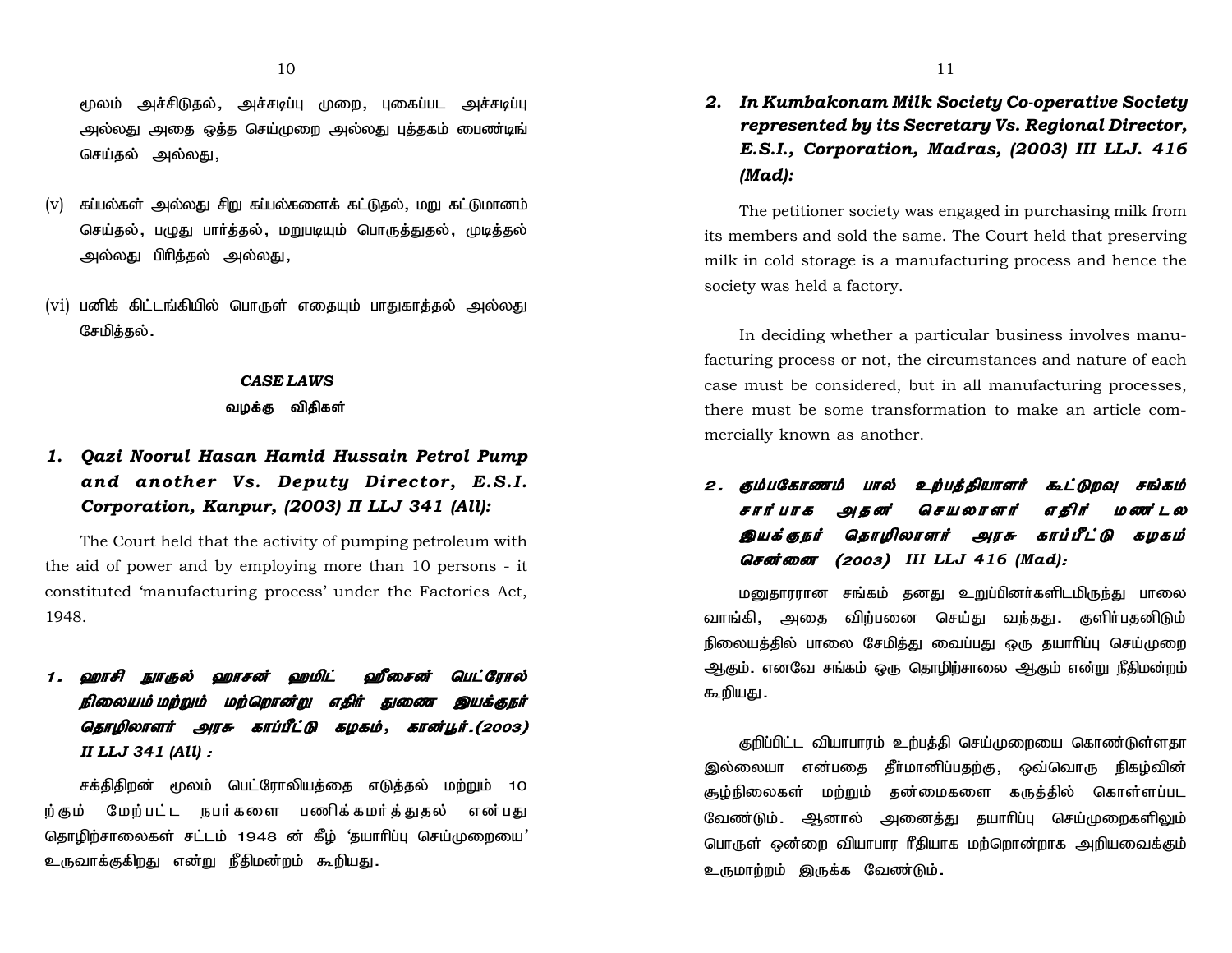# *3. New Taj Mahal Cafe Ltd., Mangalore Vs. Inspector of Factories, Mangalore, 1956 Madras 600 (AIR V 43 C 190 Nov.)*

The Madras High Court held, "Mere storage as such will not be part of the manufacturing process as defined by S.2(k), Factories Act of 1948: it will not even amount to treating or adapting any article with a view to its sale or disposal.

"The Preparation of food stuffs in the kitchen for sale in the restaurant would satisfy the test that a manufacturing process was carried on in a part of the premises. If such a manufacturing process is carried on without the aid of any power, the minimum number of workers that would make the premises a factory is 20. But they should all be "workers" as defined by Sec.2(I0), Factories Act of 1948."

# 3. நியூ தாஜ்மகால் கபே லிமிடெட், மங்களுர் எதிர் *njho pw ; rhiyfs ; Ma ;thsh ; <sup>&</sup>gt;kq ;f@h ; <sup>&</sup>gt;<sup>1956</sup> nrd ;id 600 (AIR V 43 C 190 etk ;gh ;)*

'வெறும் சேமிப்பு மட்டும்' தொழிற்சாலைகள் சட்டம் 1948 *gphp gng* 2 and 10021 to:2022 y 2:2023 and 2:2023 and 2:2023 and 2:2023 and 2:2023 and 2:2023 and 2:2023 and 2:2023 and 2:2023 and also<br>also apply in the Good (AIR V 43 C 190 paubuit)<br>"வெறும் சேமிப்பு மட்டும்' தொழிற்சா க்கூட்ச சியல் கூட்டி பார்க்கு பிட்டி நடித்து நானை சித்தை பிட்டி போர்க்கு பிட்டி பார்க்கு பிட்டி பார்க்கு பிரிவ<br>பிரிவு 2 (k) யினால் வரையறுக்கப்பட்டுள்ளபடி தயாரிப்புச்<br>செய்முறையின் பகுதியாகாது. இது பொருளொன்றை, அதன்<br>விற்பனை விற்பனை அல்லது ஒப்பளிப்பு குறித்த கருத்துடன் கூட அதைக் ் 'வெறும் சேமியபு மடடும்´ தொழிறசாலைகள் சடடம் 1948<br>பிரிவு 2 (k) யினால் வரையறுக்கப்பட்டுள்ளபடி தயாரிப்புச்<br>செய்முறையின் பகுதியாகாது. இது பொருளொன்றை, அதன்<br>விற்பனை அல்லது ஒப்பளிப்பு குறித்த கருத்துடன் கூட அதைக்<br>கருதுவது, மேற் உயர்நீதிமன்றம் கூறியது. னை அல்லது ஒப்பளிப்பு குறித்த கருத்துடன் கூட அதைக்<br>பவது, மேற்கொள்வது இயலாது என்று சென்னை<br>நீதிமன்றம் கூறியது.<br>உணவுவிடுதியில் விற்பனைக்காக சமையலறையில்<br>வுப்பண்டங்கள் தயாரிப்பது 'இருப்பிடத்தின் பகுதி ஒன்றில்

உணவப்பண்டங்கள் கயாரிப்பது 'இருப்பிடத்தின் பகுதி ஒன்றில் தயாரிப்பு முறை செயல்படுத்தப்படுகிறது' என்பதை எடுத்துறைக்கிறது. அத்தகைய தயாரிப்புமுறை எந்தவகை சக்தியின் உதவியில்லாமல்

செயல்படுத்தப்பட்டால் தொழிற்சாலையில் பணிபுரியும் பணியாளர்களின் 13<br>செயல்படுத்தப்பட்டால் தொழிற்சாலையில் பணிபுரியும் பணியாளா்களின்<br>குறைந்தபட்ச எண்ணிக்கை 20 ஆகும். ஆனால் அவா்கள்<br>அனைவரும் தொழிற்சாலைகள் சட்டம் 1948 பிரிவு 2(10) ல் அனைவரும் தொழிற்சாலைகள் சட்டம் 1948 பிரிவு 2(10) ல் வரையறுக்கப்பட்டுள்ளபடி பணியாளர்களாக இருக்கப்படவேண்டும் என்றும் கூறியது.

- **(l) "Worker"** means a person employed directly or by or through any agency (including a contractor) with or without the knowledge of the principal employer whether for remuneration or not in any manufacturing process, or in cleaning any part of the machinery or premises used for a manufacturing process, or in any other kind of work incidental to, or connected with the manufacturing process, or the subject of the manufacturing process but does not include any member of the armed forces of the Union; incidental to, or connected with the manufacturing process,<br>or the subject of the manufacturing process but does not<br>include any member of the armed forces of the Union;<br>**(1). "பணியாளர்"** என்றால் நேரடியாக அல்லது ஒய்பந்
- உட்பட்ட முகமை எதன் மூலமாக அல்லது முகமையினால் பணியமர்க்கப்பட்டவர்.

இது முதன்மை பணியமர்த்துபவருக்குத் தெரிந்தோ அல்லது தெரியாமலோ ஊதியத்துக்காக அல்லது தயாரிப்பு முறையில் இல்லாத அல்லது இயந்திரத்தின் எந்தப் பகுதியையாவது சுத்தப்படுத்துதல் அல்லது தயாரிப்பு முறைக்கு பயன்படுத்தப்பட்ட , இது முதல்லைய் பணியமாததுமவருக்குத் தொருதோ அல்லது<br>தெரியாமலோ ஊதியத்துக்காக அல்லது தயாரிப்பு முறையில்<br>இல்லாத அல்லது இயந்திரத்தின் எந்தப் பகுதியையாவது<br>சுத்தப்படுத்துதல் அல்லது தயாரிப்பு முறைக்கு பயன்படுத்தப்பட்ட<br>இருப்பிடங்கள தொயாமலோ ஊதயததுககாக அல்லது தயாாப்பு முறையல்<br>இல்லாத அல்லது இயந்திரத்தின் எந்தப் பகுதியையாவது<br>சுத்தப்படுத்துதல் அல்லது தயாரிப்பு முறைக்கு பயன்படுத்தப்பட்ட<br>இருப்பிடங்கள் அல்லது தம்செய் செயலான பணிவகை<br>எதனிலும் அல்லது தயாரிப்பு இல்லாத அல்லது இயந்தரத்துன் எந்தப் பகுதுயையாவது<br>சுத்தப்படுத்துதல் அல்லது தயாரிப்பு முறைக்கு பயன்படுத்தப்பட்ட<br>இருப்பிடங்கள் அல்லது தற்செய் செயலான பணிவகை<br>எதனிலும் அல்லது தயாரிப்பு முறை அல்லது அதன்<br>கருப்பொருளுடன் இணைக்கப்பட்ட அரசாங்கத்தின் இராணுவப் படைப்பிரிவுகளின் உறுப்பினர்கள் எவரையும் சேர்க்காது.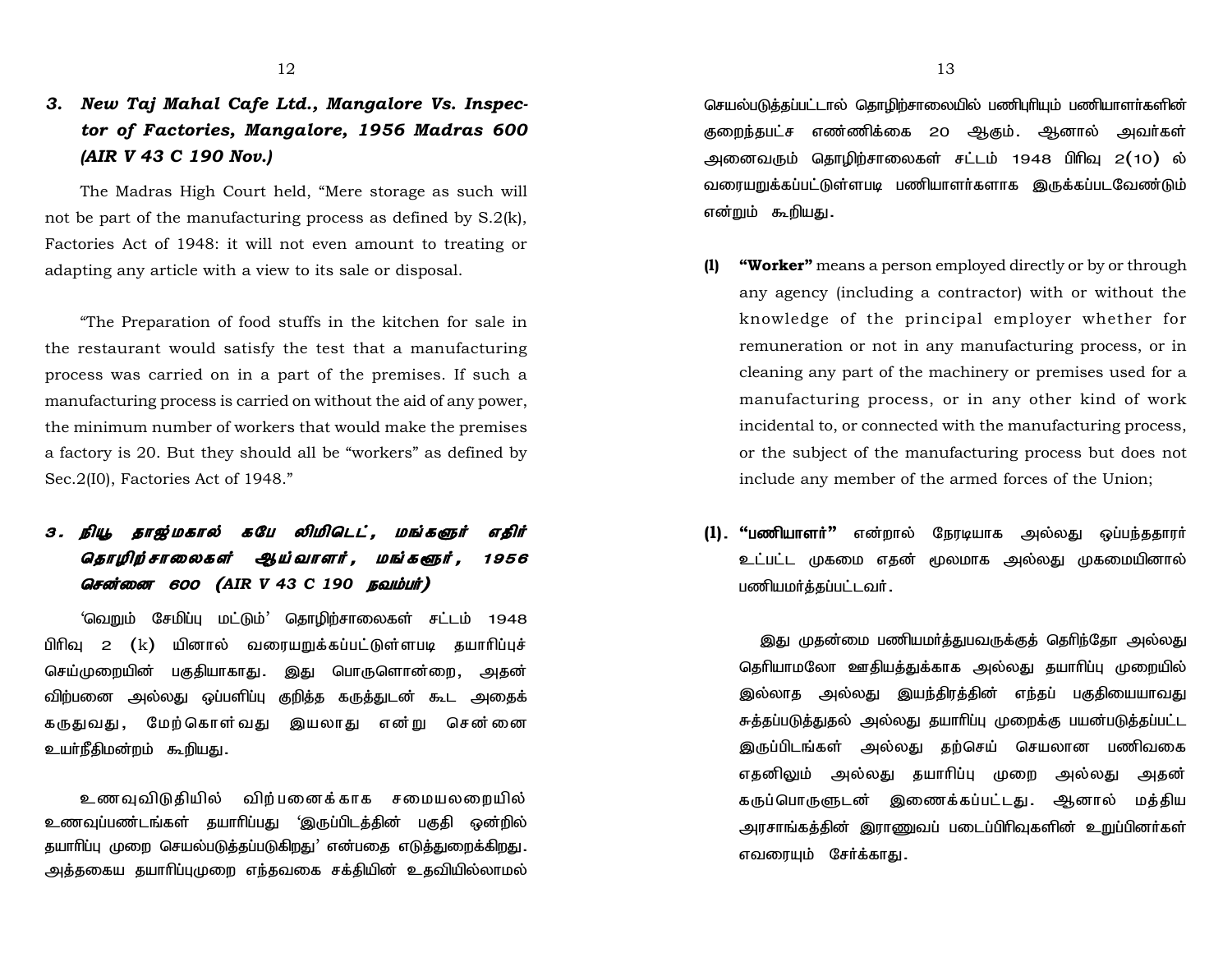# *CASE LAWS*  $14$ <br>**CASE LAWS**<br>வழக்கு விதிகள்

### *1. Rohtas Industries Ltd vs Ramlakhan Singh And Ors 1978 AIR 849, 1978 SCR (3) 93*

Reading **clause (l) of s. 2 of the Factories Act, 1948**, together with clause (k) and (m) thereof, it is clear that a person to be a worker within the meaning of the Factories Act must be a person employed in the premises or the precincts of the factory. [96C]

Raw materials used in the manufacturing process for producing paper and its various products, undoubtedly, will be a "subject of the manufacturing process' within the meaning of clause (1) of section 2 of the Factories Act, whatever also may be or may not be such subject.

### 1. கோக்டாஸ் இண்டஸ்ட்ரிஸ் லிமிடெட் எதிர் ராம்லக்கன்சிங் *kw ;Wk ; kw ;wth ;fs ; AIR 849, 1978 SLR (3) 93:*

தொழிற்சாலைகள் சட்டம் 1948 பிரிவு 2 ன் சட்டக்கூறு  $(1)$ **1.** *ரோக்டாஸ் இண்டஸ்ட்ரிஸ் லிமிடெட் எதிர் ராம்லக்கன்சிங்<br>மற்றும் மற்றவர்கள் AIR 849, 1978 SLR (3) 93:<br>கொழிற்சாலைகள் சட்டம் 1948 பிரிவு 2 ன் சட்டக்கூறு (1)<br>னை சட்டக்கூறு (k) மற்றும் (m) உடன் படித்தால்,<br>தொழிற்சாலைகள் சட்* 1. குராகடாஸ **லூசைட்ஸ்டாஸ் லம்பெட்ட எதா ராமலக்களசாவ**<br>ம**ற்றும் மற்றவர்கள் AIR 849, 1978 SLR (3) 93:**<br>கொழிற்சாலைகள் சட்டம் 1948 பிரிவு 2 ன் சட்டக்கூறு (1)<br>தொழிற்சாலைகள் சட்டத்தின் அர்த்தத்திற்குள் 'பணியாளராக'<br>இருக்கப்பட வேண் தொழிற்சாலைகள் சட்டம் 1948 பிரிவு 2 ன் சட்டக்கூறு (1)<br>னை சட்டக்கூறு (k) மற்றும் (m) உடன் படித்தால்,<br>தொழிற்சாலைகள் சட்டத்தின் அர்த்தத்திற்குள் 'பணியாளராக'<br>இருக்கப்பட வேண்டிய நபர் தொழிற்சாலையின் இருப்பிடம் அல்லது<br>வரையறுக்கப் இருக்கவேண்டும் என்பது தெளிவாகிறது. $($ 96 $c$ ).

காகிதம் மற்றும் அதன் பல்வேறு பொருட்களை உற்பத்தி செய்யும் தாயாரிப்பு முறையில் பயன்படுத்தப்படும் மூலப்பொருட்கள் சந்தேகமில்லாமல் தொழிற்சாலைகள் சட்டம் பிரிவு 2 ன் சட்டக்கூறு (1) ன் அர்த்தத்திற்குள் 'தயாரிப்பு முறையின்' கருப்பொருளாகும். காகிதம் மற்றும் அதன் பல்வேறு பொருட்களை உற்பத்தி<br>செய்யும் தாயாரிப்பு முறையில் பயன்படுத்தப்படும் மூலப்பொருட்கள்<br>சந்தேகமில்லாமல் தொழிற்சாலைகள் சட்டம் பிரிவு 2 ன் சட்டக்கூறு<br>(1) ன் அர்த்தத்திற்குள் 'தயாரிப்பு முறையின்' கருப்ப இல்லாவிட்டாலும் சரி.

### *2. The State of Uttar Pradesh v. M. P. Singh and others:*

The field workers who are employed in guiding supervising and controlling the growth and supply of sugar cane to be used in the factory are not employed either in the precincts of the factory or in the premises of the factory. Sincethey are not workers, the provisions of the Factories Act do not apply to them.

### 2. உத்தரபிரதேச அரசு எதிர் எம்.பி. சிங் மற்றும் மற்றவர்கள்:

தொழிற்சாலையில் பயன்படுத்தப்பட வேண்டிய கரும்பின் வளர்ச்சி மற்றும் வழங்குதலுக்கு வழிகாட்டுதல், கண்காணித்தல் மற்றும் *2. உத்தரபிரதேச அரசு எதிர் எம்.பி. சிங் மற்றும் மற்றவர்கள்:<br>தொழிற்சாலையில் பயன்படுத்தப்பட வேண்டிய கரும்பின் வளர்ச்சி<br>மற்றும் வழங்குதலுக்கு வழிகாட்டுதல், கண்காணித்தல் மற்றும்<br>கட்டுப்படுத்துதலில் பணியமர்த்தப்பட்டுள்ள துறை* தொழிற்சாலையில் பயன்படுத்தப்பட வேண்டிய கரும்பின் வளர்ச்சி<br>மற்றும் வழங்குதலுக்கு வழிகாட்டுதல், கண்காணித்தல் மற்றும்<br>கட்டுப்படுத்துதலில் பணியமர்த்தப்பட்டுள்ள துறைப்பணியாளர்கள்<br>தொழிற்சாலையின் வரையறுக்கப்பட்ட இடம் அல்லது என்பதால் தொழிற்சாலைகள் சட்டத்தின் வகையங்கள் அவர்கள் மீது செயல்படாது.

- **(m) "Factory"** means any premises including the precincts there of-
- (i) whereon ten or more workers are working, or were working on any day of the preceding twelve months, and in any part of which a manufacturing process is being carried on with the aid of power, or is ordinarily so carried on, or
- (ii) whereon twenty or more workers are working, or were working on any day of the preceding twelve months, and in any part of which a manufacturing process is being carried on without the aid of power, or is ordinarily so carried on, but does not include a mine subject to the operation of the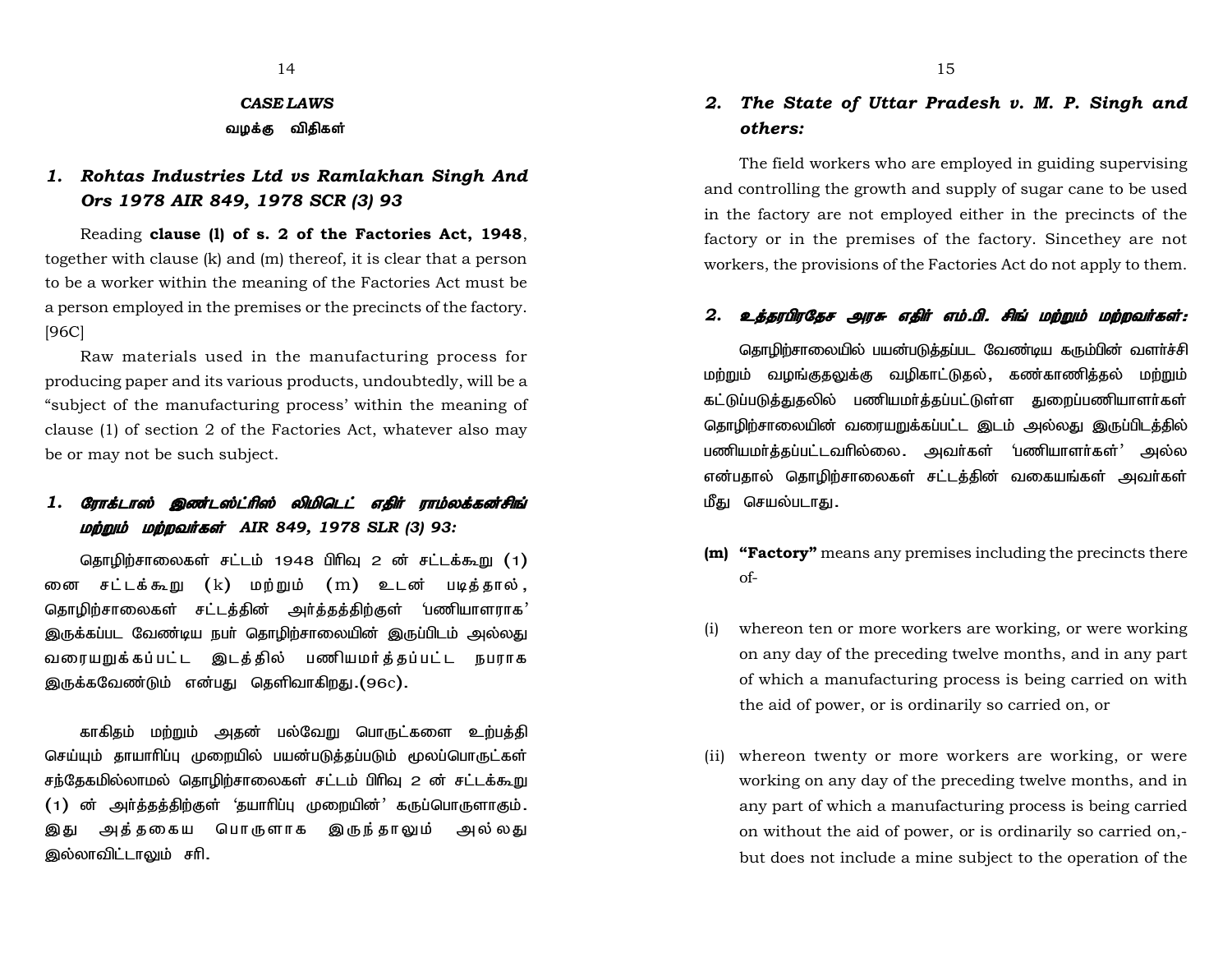Mines Act, 1952 (XXXV of 1952) or a mobile unit belonging to the armed forces of the Union, a railway running shed or a hotel, restaurant or eating place;

### **EXPLANATION I.**:

For computing the number of workers for the purposes of this clause all the workers in different groups and relays in a day shall be taken into account;

### **EXPLANATION II.:**

For the purposes of this clause, the mere fact that an Electronic Data Processing Unit or a Computer Unit is installed in any premises or part thereof, shall not be construed to make it a factory if no manufacturing process is being carried on in such premises or part thereof ; any premises or part thereof, shall not be construed to make it a<br>factory if no manufacturing process is being carried on in such<br>premises or part thereof ;<br>**(m) "தொழிற்சாலை"** என்றால் அது உள்ள கட்டிடங்கள் மற்றும்<br>அதன் உள்

- அதன் உள் கட்டமைப்பு:
- (i) 10 அல்லது அதற்கு மேற்பட்ட பணியாளர்கள் பணிபுரியும் அல்லது முந்தைய 12 மாதங்களில் எந்த நாளிலும் பணிபுரியும் மற்றும் சக்தியின் உதவியுடன் கொண்டு செல்லப்பட்ட அல்லது சாதாரணமாக அவ்வாறு கொண்டு செல்லப்பட்ட தயாரிப்பு முறையின் பகுதி எதுவும் அல்லது,
- (ii) 20 அல்லது அதற்கு மேற்பட்ட பணியாளர்கள் தற்போது பணிபுரியும் அல்லது முந்தைய பன்னிரண்டு மாதங்களில் எந்த நாளிலும் பணிபுரியும் மற்றும் சக்தியின் உதவியில்லாமல் அல்லது சாதாரணமாக அவ்வாறு கொண்டு செல்லப்பட்ட தயாரிப்பு முறையின் பகுதி எதுவும்.

ஆனால், இதில் சுரங்கங்கள் சட்டம் 1952 (XXXV of 1952) ன் செயல்பாட்டிற்குட்பட்ட சுரங்கம் அல்லது மத்திய அரசாங்கத்தின் இராணுவப் படைப்பிரிவுகளின் நடமாடும் ஒருமம், இரயில்வே ஓடும்<br>இருப்பிடம், விடுதி, உணவகம், உணவருந்தும் இடம் ஆகியவை<br>உட்படாது:<br>**விளக்கம் I :** இருப்பிடம், விடுதி, உணவகம், உணவருந்தும் இடம் ஆகியவை உட்படாது:

இந்த சட்டக்கூறிற்கான நோக்கங்களுக்காக பணியாளர்கள் உட்படாது :<br>**விளக்கம் I :**<br>இந்த சட்டக்கூறிற்கான நோக்கங்களுக்காக பணியாளர்கள்<br>எண்ணிக்கையைக் கணக்கிடுவதற்கு நாளொன்றில் பல்வேறு<br>குழுக்கள் மற்றும் தொடர்புகளில் பணியாற்றும் அனைத்து **விளக்கம் I :**<br>இந்த சட்டக்கூறிற்கான நோக்கங்களுக்காக பணியாளர்கள்<br>எண்ணிக்கையைக் கணக்கிடுவதற்கு நாளொன்றில் பல்வேறு<br>குழுக்கள் மற்றும் தொடர்புகளில் பணியாற்றும் அனைத்து<br>தொழிலாளர்களும் கணக்கில் எடுத்துக் கொள்ளப்பட வேண்டும். தொழிலாளர்களும் கணக்கில் எடுத்துக் கொள்ளப்பட வேண்டும். எண்ணிக்கையைக் கண<br>குழுக்கள் மற்றும் தொ<br>தொழிலாளர்களும் கணக்<br>**விளக்கம் II :**<br>இர்சு ரட்டர்சு இன் <sup>க</sup>

இந்த சட்டக்கூறின் நோக்கத்திற்காக ஒரு இருப்பிடம் அல்லது அதன் பகுதியில் ஒரு மின்னணு புள்ளிவிபர செயல்முறை ஒருமம் அல்லது ஒரு கனிணி ஒருமம் நிறுவப்படுகிறது என்ற பொருண்மை அதை தொழிற்சாலை ஆக்காது. அங்கு தயாரிப்பு முறை எதுவும் இந்த சட்டக்கூறின் நோக்கத்திற்காக ஒரு இ<br>அதன் பகுதியில் ஒரு மின்னணு புள்ளிவிபர செய<br>அல்லது ஒரு கனிணி ஒருமம் நிறுவப்படுகிறது எ<br>அதை தொழிற்சாலை ஆக்காது. அங்கு தயாரிப்<br>நடந்தால் மட்டுமே தொழிற்சாலை ஆகும். <sub>ருலை ஆதுதிர</sub>ையை ஆக்கிற நடந்தால் மட்டுமே தொழிற்சாலை ஆகும்.<br>நடந்தால் மட்டுமே தொழிற்சாலை ஆகும்.<br>**CASE LAWS**<br>**Bhakra Beas Management Board Vs. Employees' State** 

### *CASE LAWS*

# *Insurance Corporation and another, (2003) II LLJ 637 (Del):*

The Court held that the sub stations of the petitioner Electricity Board did not satisfy the definition of factory, since no manufacturing process was carried on in them.

1. There must be **prescribed number of workers** working in any part of the premises and engaging in any part of manufacturing process.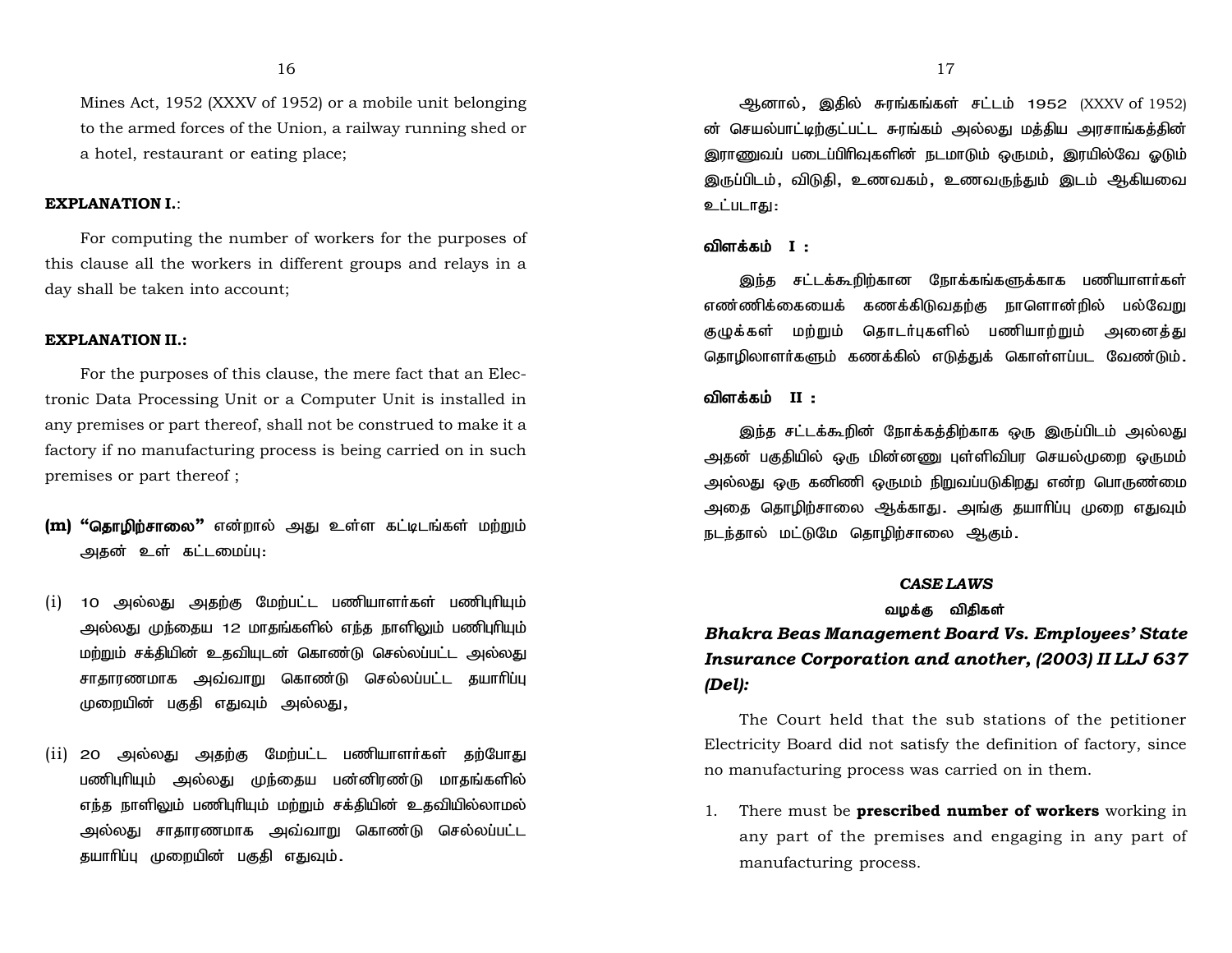- 2. The premises constituting a factory may be a building or open land or both. The power used in the premises must be to aid the manufacturing process.
- **3. The following establishments have been held to be factories:**
- i. Railway workshops
- ii. Salt works even on open structures of land
- iii. The premises employing seven permanent workmen and three temporary workmen in the manufacturing process using power.
- iv. Establishments which prepare food items, drinking items etc., (Hostels)
- **4. The following establishments have not been held to be factories:**
- i. Railway running sheds.
- ii. Exhibition or Cinema theatres.
- iii. Construction works.
- 5. The State Government may, by official notification, declare any establishment as factory, even when the number of workmen is less than the prescribed minimum under the Act.

# *ghf ;uh gpa] ; Nkyhz ;ik thhpak ; vjph ; njhopyhsh ;fs ; muR fhg ;gPl ;Lf ;fofk ; kw ;Wk ; kw ;nwhd ;W (2003) II LLJ 637 (Del):* **ரா** *பியஸ் மேலாண்மை வாரியம் எதிர் தொழிலாளர்கள்***<br>F** *காப்பீ<b>ட்டுக்கழகம் மற்றும் மற்றொன்று (2003) II LLJ<br>(Del):<br>முனுதாரரின் மின்வாரியத்தின் துணை நிலையங்கள்<br>றிற்சாலை என்ற வரையறையை பூர்த்தி செய்யவில்லை.*

*பாக்ரா பியஸ் மேலாண்மை வாரியம் எதிர் தொழிலாளர்கள்***<br>அ***ரசு காப்பீட்<b>டுக்கழகம் மற்றும் மற்றொன்று (2003) II LLJ<br>637(Del):<br>மனுதாரரின் மின்வாரியத்தின் துணை நிலையங்கள்<br>தொழிற்சாலை என்ற வரையறையை பூர்த்தி செய்யவில்லை<br>ஏனென்றால் அத* ஏனென்றால் அதில் தயாரிப்பு செயல்பாடு எதுவும் நடைபெறவில்லை என்று நீதிமன்றம் கூறியது. தொழிற்சாலை என்ற வரையறையை பூர்த்தி செய்யவில்லை.<br>ஏனென்றால் அதில் தயாரிப்பு செயல்பாடு எதுவும் நடைபெறவில்லை<br>என்று நீதிமன்றம் கூறியது.<br>1. கட்டிடத்தின் எந்த ஒரு பகுதிக்குள்ளும் குறிப்பிட்ட<br>எண்ணிக்கையுடைய தொழிலாளர்கள் பொருட

- எண்ணிக்கையுடைய தொழிலாளர்கள் பொருட்கள் உற்பத்தி ) நீதிமன்றம் கூறியது<br>கட்டிடத்தின் எந்த ஒரு பகுதிக்குள்ளும் குறிப்பிட்ட<br>எண்ணிக்கையுடைய தொழிலாளர்கள் பொருட்கள் உற்பத்தி<br>செய்முறையில் ஏதாவது ஒரு வேலையில் ஈடுபட்டிருக்க<br>வேண்டும். வேண்டும்.
- $2.$  தொழிற்சாலையானது ஒரு கட்டிடத்திலோ அல்லது திறந்த செய்முறையில் ஏதாவது ஒரு வேலையில் ஈடுபட்டிருக்க<br>வேண்டும்.<br>தொழிற்சாலையானது ஒரு கட்டிடத்திலோ அல்லது திறந்த<br>வெளியிலோ, அல்லது இரண்டிலுமோ இருக்கலாம்.<br>கட்டிடத்திற்குள் உபயோகிக்கப்படும் சக்தியானது பொருட்கள் கட்டிடத்திற்குள் உபயோகிக்கப்படும் சக்தியானது பொருட்கள்<br>உற்பத்தி செய்முறைக்கு உதவி புரிவதாக இருக்க வேண்டும்.<br>**கீழ்க்கண்ட நிறுவனங்கள் தொழிற்சாலைகள் என**<br>எ**டுத்துக் கொள்ளப்படும்:** உற்பத்தி செய்முறைக்கு உதவி புரிவதாக இருக்க வேண்டும். வெளியிலோ, அல்லது இரண்டிலுமோ இருக்கலாம்.<br>கட்டிடத்திற்குள் உபயோகிக்கப்படும் சக்தியானது பொருட்கள்<br>உற்பத்தி செய்முறைக்கு உதவி புரிவதாக இருக்க வேண்டும்.<br>3**. கீழ்க்கண்ட நிறுவனங்கள் தொழிற்சாலைகள் என**<br>எ**டுத்துக் கொள்ளப்படும்:**
- 
- $(i)$  இரயில்வே ஒர்க்ஷாப் (பணிமனை)
- $(i)$  உப்பு தயாரிப்பு வேலைகள் (திறந்த வெளி உப்பு வயல்  $p$  $i$  $p$  $l$
- (iii) rf ;jpia gad ;gLj ;jp nghUl ;fs ; cw ;gj ;jp nra ;Kiw நடைபெறும் கட்டிடத்தில் ஏழு நிரந்தர தொழிலாளிகளையும் மூன்று தற்காலிக தொழிலாளிகளையும் வேலைக்கு அமர்த்தி இருப்பது.
- $(iv)$  உணவு வகைகள், பானங்கள் தயாரிக்கும் நிறுவனங்கள்.  $($ விடுதிகள் $)$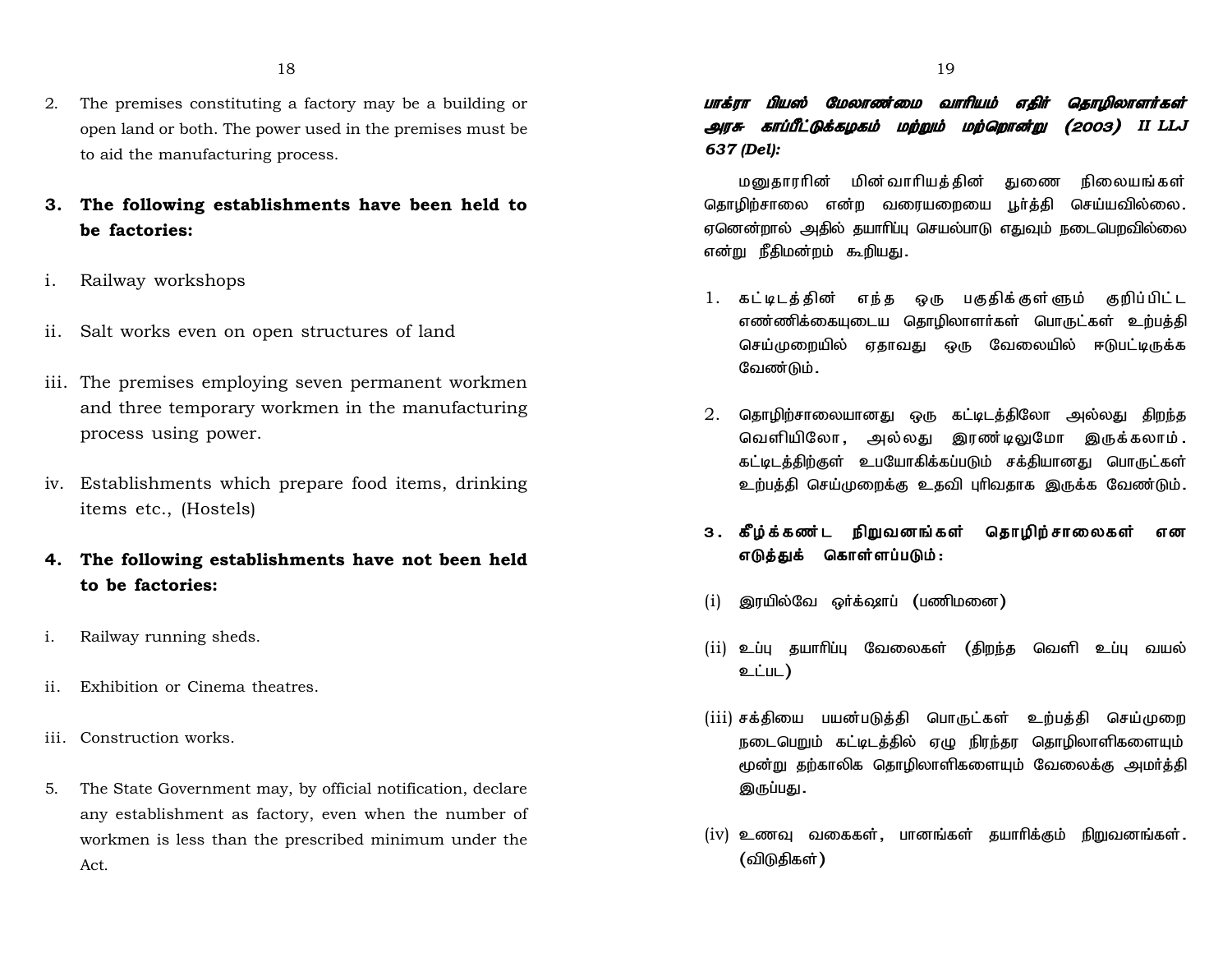<sup>20</sup><br>4. கீழ்க்கண்ட நிறுவனங்கள் தொழிற்சாலைகள் என்ற<br>பதத்திற்குள் அடங்காது:  $^{20}$ <br>கீழ்க்கண்ட நிறுவனங்கள் தொழிற்சாலைகள் என்ற<br>பதத்திற்குள் அடங்காது:

- $(i)$  இரயில்வே நடத்துகின்ற உணவு விடுதிகள் அனைத்தும்.
- $(i)$  பொருட்காட்சி அல்லது சினிமா காட்சி அரங்கங்கள்.

 $(iii)$  கட்டுமான வேலைகள்.

- 5. மாநில அரசானது தனது அலுவலக அறிவிப்பின் மூலம் கட்டுமான வேலைகள்<br>மாநில அரசானது தனது அலுவலக அறிவிப்பின் மூலம்<br>எந்த ஒரு நிறுவனத்தையும் அதில் வேலை பார்க்கும்<br>தொழிலாளர்களுடைய எண ்ணிக்கை, சட்டத்தில் கட்டுமான வேலைகள்.<br>மாநில அரசானது தனது அலுவலக அறிவிப்பின் மூலம்<br>எந்த ஒரு நிறுவனத்தையும் அதில் வேலை பார்க்கும்<br>தொழிலாளர்களுடைய எண்ணிக்கை, சட்டத்தில்<br>குறிப்பிடப்பட்டுள்ள குறைந்தபட்ச எண்ணிக்கைக்கு குறைவாக குறிப்பிடப்பட்டுள்ள குறைந்த பட்ச எண்ணிக்கைக்கு குறைவாக இருந்தாலும் தொழிற்சாலை என அறிவிக்கலாம்.
- **(n) "Occupier"** of a factory means the person, who has ultimate control over the affairs of the factory, Provided that:
- (i) in the case of a firm or other association of individuals, any one of the individual partners or members thereof shall be deemed to be the occupier;
- (ii) in the case of a company, any one of the directors, shall be deemed to be the occupier;
- (iii) in the case of a factory owned or controlled by the Central Government or any State Government, or any local authority, the person or persons appointed to manage the affairs of the factory by the Central Government, the State Government or the local authority, as the case may be, shall be deemed to be the occupier ;

Provided further that in the case of a ship which is being repaired, or on which maintenance work is being carried out, in a dry dock which is available for hire,

- (1) the owner of the dock shall be deemed to be the occupier for the purposes of any matter provided for by or under-
- (a) section 6, section 7, section 7A, section 7B, section 11 or section 12:
- (b) section 17, in so far as it relates to the providing and maintenance of sufficient and suitable lighting in or around the dock;
- (c) section 18, section 19, section 42, section 46, section 47 or section 49, in relation to the workers employed on such repair or maintenance.
- 2. the owner of the ship or his agent or master or other officerin-charge of the ship or any person who contracts with such owner, agent or master or other officer-in-charge to carry out the repair or maintenance work shall be deemed to be the occupier for the purposes of any matter provided for by or under section 13, section 14, section 16 or section 17 (save as otherwise provided in this proviso) or Chapter IV (except section 27) or section 43, section 44 or section 45, Chapter VI, Chapter VII, Chapter VIII or Chapter IX or section 108, section 109 or section 110, in relation to-
- the workers employed directly by him or by or through any agency; and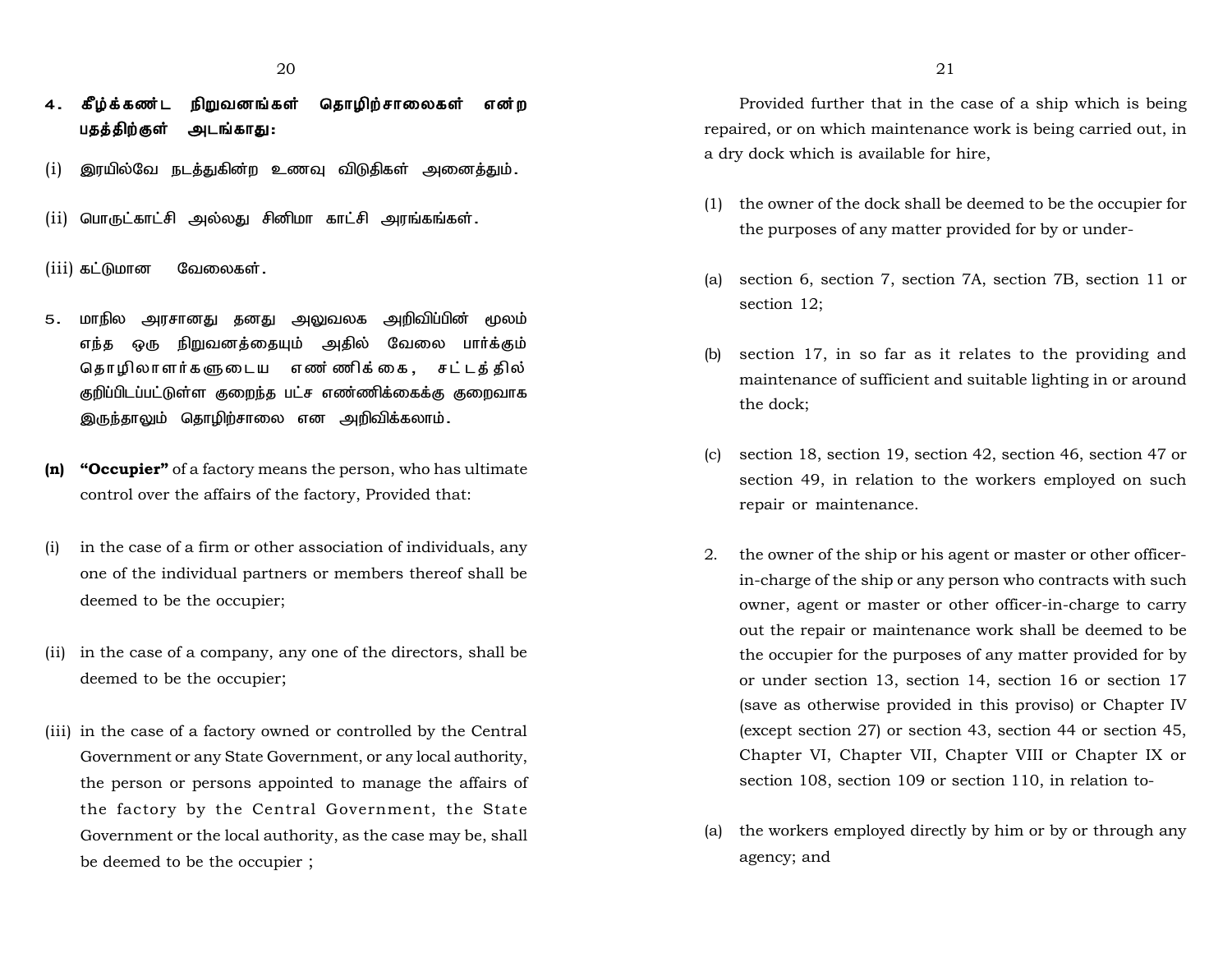- (b) the machinery, plant or premises in use for the purpose of carrying out such repair or maintenance work by such owner, agent, master or other officer-in-charge or person ;
- **(n) 'தொழிற்சாலையின் பற்றுடமையர்'** என்றால் தொழிற்சாலையின் விவகாரங்கள் மீமு முழுமையான இறுதியான கட்டுப்பாடு கொண்ட நபராவார். இது பின்வரும் வகையில் கருதப்படும்:— (**n) 'தொழிற்சாலையின் பற்றுடமையா்'** என்றால் தொழிற்சாலையின்<br>விவகாரங்கள் மீமு முழுமையான இறுதியான கட்டுப்பாடு<br>கொண்ட நபராவாா். இது பின்வரும் வகையில் கருதப்படும்:—<br>(i) நிறுமம் அல்லது தனி நபா்கள் அமைப்பில் தனிநபா்<br>கூட்டாளிகள் அல
- விவகாரங்கள் மீமு முழுமையான இறுதியான கட்டுப்பாடு<br>கொண்ட நபராவார். இது பின்வரும் வகையில் கருதப்படும்:—<br>நிறுமம் அல்லது தனி நபர்கள் அமைப்பில் தனிநபர்<br>கூட்டாளிகள் அல்லது உறுப்பினர்களில் ஒருவர்<br>பற்றுடமையராகக் கருதப்பட வேண்டும். பற்றுடமையராகக் கருதப்பட வேண்டும்.
- $(i)$  ஒரு நிறுவனத்தைப் பொறுத்தவரை இயக்குநர்களில் ஒருவர் பற்றுடமையராகக் கருதப்பட வேண்டும்.
- (iii) மத்திய அரசாங்கம் அல்லது மாநில அரசாங்கம் அல்லது ஒரு நிறுவனத்தைப் பொறுத்தவரை இயக்குநர்களில் ஒருவர்<br>பற்றுடமையராகக் கருதப்பட வேண்டும்.<br>மத்திய அரசாங்கம் அல்லது மாநில அரசாங்கம் அல்லது<br>உள்ளாட்சி ஆள்வைக்குச் சொந்தமான அல்லது<br>கட்டுப்படுத்தப்பட்ட தொழிற்சாலையைப் பொறுத்தவரை பற்றுடமையராகக் கருதப்பட வேண்டும்.<br>மத்திய அரசாங்கம் அல்லது மாநில அரசாங்கம் அல்லது<br>உள்ளாட்சி ஆள்வைக்குச் சொந்தமான அல்லது<br>கட்டுப்படுத்தப்பட்ட தொழிற்சாலையைப் பொறுத்தவரை<br>தொழிற்சாலையின் விவகாரங்களை நிர்வகிப்பதற்கு மத்திய தொழிற்சாலையின் விவகாரங்களை நிர்வகிப்பதற்கு மத்திய அரசாங்கம் அல்லது மாநில அரசாங்கம் அல்லது உள்ளூர். உள் ளாட்சி ஆள் வைக்குச் சொந்தமான அல்லது<br>கட்டுப்படுத்தப்பட்ட தொழிற்சாலையைப் பொறுத்தவரை<br>தொழிற்சாலையின் விவகாரங்களை நிர்வகிப்பதற்கு மத்திய<br>அரசாங்கம் அல்லது மாநில அரசாங்கம் அல்லது உள்ளூர்<br>ஆள்வையினால் நியமிக்கப்பட்ட நபர் அல்லத பற்றுடமையராகக் கருதப்பட வேண்டும். ரசாங்கம் அல்லது மாநில அரசாங்கம் அல்லது உள்ளூர்<br>ள்வையினால் நியமிக்கப்பட்ட நபர் அல்லது நபர்கள்<br>றுடமையராகக் கருதப்பட வேண்டும்.<br>வாடகைக்குக் கிடைக்கும் கப்பல் கட்டுமான தளத்தில்<br>பலொன்று பழுதுபார்க்கப்படுகிறது அல்லது

ஆள்வையினால் நியமிக்கப்பட்ட நபர் அல்லது நபர்கள்<br>பற்றுடமையராகக் கருதப்பட வேண்டும்.<br>வாடகைக்குக் கிடைக்கும் கப்பல் கட்டுமான தளத்தில்<br>கப்பலொன்று பழுதுபார்க்கப்படுகிறது அல்லது அனைத்து<br>இடமும் சரி செய்யப்படுகிறது. இடமும் சரி செய்யப்படுகிறது.

 $(1)$  பின்வரும் இந்தப் பிரிவுகளின்கீழ் அல்லது பிரிவுகளினால் கப்பலொன்று பழுதுபார்க்கப்படுகிறது அல்லது அனைத்து<br>இடமும் சரி செய்யப்படுகிறது.<br>பின்வரும் இந்தப் பிரிவுகளின்கீழ் அல்லது பிரிவுகளினால்<br>வழங்கப்பட்ட பொருட்கூறின் நோக்கங்களுக்காக கப்பல்<br>கட்டுமானத்தின் உரிமையாளர் பற்றுடமையராகக் க கட்டுமானக்கின் உரிமையாளர் பற்றுடமையாரகக் கொள்ளப்பட வேண்டும்.

- $(a)$  பிரிவு 6, 7, 7A, 7B, 11 அல்லது 12.
- 23<br>(a) பிரிவு 6, 7, 7A, 7B, 11 அல்லது 12.<br>(b) பிரிவு 17. இது கப்பல் கட்டுமான தளத்தில் அல்லது அதைச்<br>சுற்றிப் போதுமான மற்றும் உரிய ஒளி வழங்குதல் மற்றும் சுற்றிப் போதுமான மற்றும் உரிய ஒளி வழங்குதல் மற்றும் பிரிவு 6, 7, 7A, 7B, 11 அல்லது<br>பிரிவு 17. இது கப்பல் கட்டுமான தளத்<br>சுற்றிப் போதுமான மற்றும் உரிய ஒஎ<br>பராமரித்தலுக்காகும்.
- (c) பிரிவு 18, 19, 42, 46, 47, அல்லது 49. இது அத்தகைய பழுதுபார்த்தல் அல்லது பராமரித்தலுக்குப் பணியமர்க்கப்பட்ட தொழிலாளர்கள் தொடர்பானதாகும்.
- 2. கப்பல் உரிமையாளர் அல்லது அவரது முகவர் அல்லது முதல்வர் அல்லது கப்பலின் பொறுப்பு அலுவலர் அல்லது தொழிலாளர்கள் தொடர்பானதாகும்.<br>கப்பல் உரிமையாளர் அல்லது அவரது முகவர் அல்லது<br>முதல்வர் அல்லது கப்பலின் பொறுப்பு அலுவலர் அல்லது<br>அத்தகைய பழுதுபார்த்தல் அல்லது பராமரிப்புப்பணி<br>மேற்கொள்வதற்காக அந்த உரிமையாளர், முகவர், முதல்வர் மேற்கொள்வகற்காக அந்த உரிமையாளர், முகவர், முகல்வர் அல்லது இதர பொறுப்பு அலுவலருடன் ஒப்பந்தம் செய்யும் நபர் பற்றுடமையராக கருதப்பட வேண்டும்.

இது பின்வரும் பிரிவுகளில் அல்லது அதன்கீழ் வழங்கப்பட்ட பொருட்கூறின் நோக்கங்களுக்காகும்

பிரிவு 13, 14, 16, 17 (இந்த விலக்கு வாசகத்தில் வழங்கப்பட்ட வேறுவகையில் பாதுகாத்தல்) அல்லது இயல் IV (பிரிவு 27 தவிர) அல்லது பிரிவு 43, 44, 45, இயல் VI, VII, VIII அல்லது இயல் IX அல்லது பிரிவு 108, 109, 110 ஆகும். இவை பின்வருவனவற்றிற்காகும். தவிர) அல்லது பிரிவு 43, 44, 45, இயல் VI, VII, VIII<br>அல்லது இயல் IX அல்லது பிரிவு 108, 109, 110 ஆகும்.<br>இவை பின்வருவனவற்றிற்காகும்.<br>(a) அவரால் நேரடியாக அல்லது முகமையினால் அல்லது<br>அதன்மூலம் பணிக்கமா்த்தப்பட்ட தொழிலாளா்கள் மற்ற

- அதன்மூலம் பணிக்கமர்த்தப்பட்ட தொழிலாளர்கள் மற்றும்,
- (b) அத்தகைய உரிமையாளர், முகவர், முதல்வர், இதர பொறுப்பு அலுவலர் அல்லது நபரினால் அத்தகைய பழுதுபார்த்தல் அல்லது பராமரிப்புப் பணி செய்வதற்காக பயன்படுத்தப்படும் இயந்திரம், தொழிற்கூடம் அல்லது இருப்பிடங்கள்: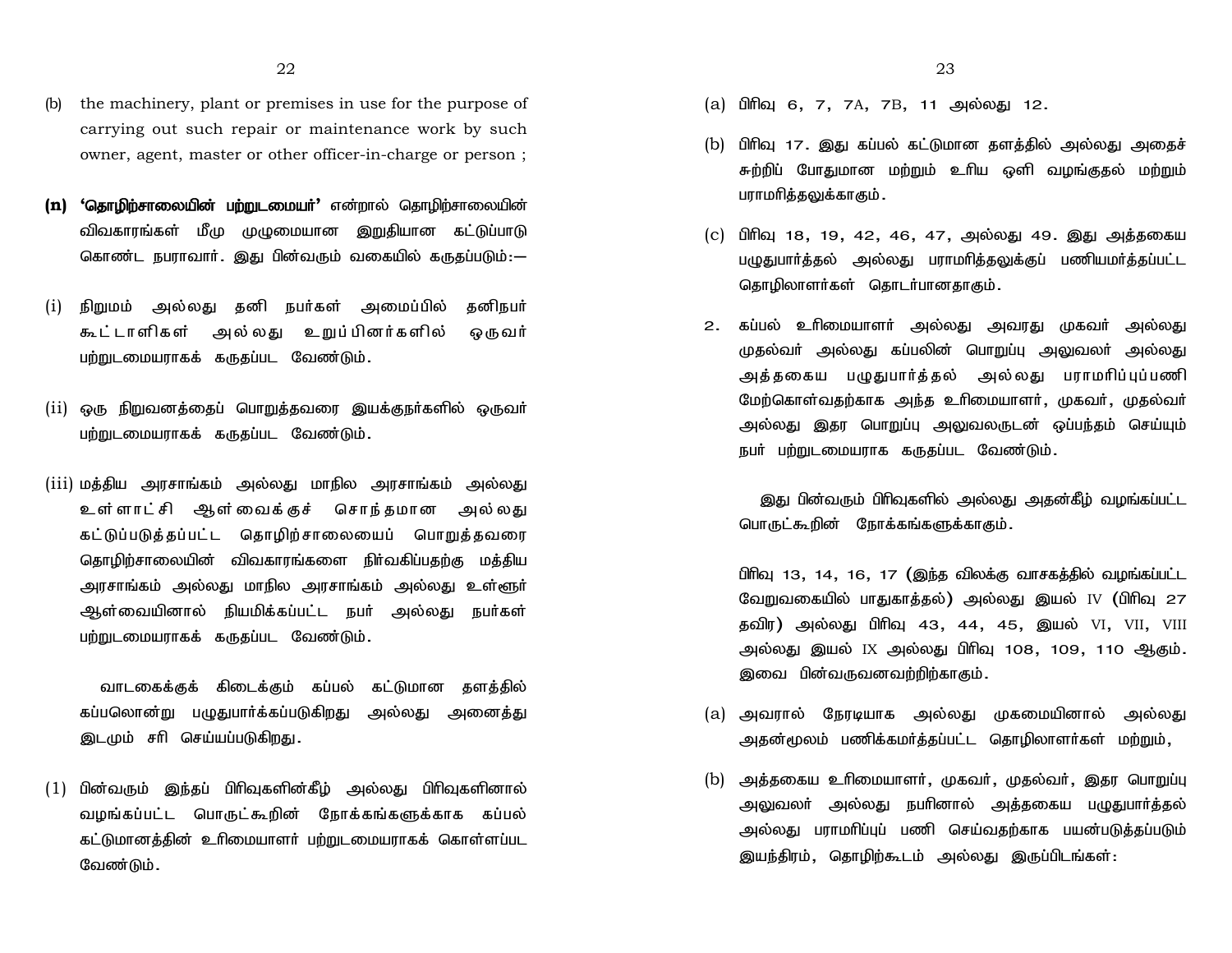# *CASE LAWS*  $24$ <br>**CASE LAWS**<br>வழக்கு விதிகள்

## *i. Kirloskar Pneumatic Co. Ltd. Vs. V.A. More and others, (1993) I LLJ 805 (Bom):*

The Court held that an occupier need not necessarily be a Director of the Company. Any person who had ultimate control over the affairs of factory can be nominated as occupier.

# *i. fph ;Nyh] ;fh ; e pAkhbf ; fk ;ngdp ypl ;. vj ph ; V.A. NkhNu kw ;Wk ; kw ;wth ;fs ; (1993) I LLJ 805 (Bom):*

பற்றுடமையாளர் ஒருவர் நிறுவனத்தின் இயக்குநராக இருக்க வேண்டிய அவசியமில்லை. தொழிற்சாலை விவகாரங்களின் மீது இறுதிக் கட்டுப்பாட்டை கொண்டுள்ள நபர் அதன் பற்றுடமையாளராக நியமிக்கப்படமுடியும் என்று நீதிமன்றம் கூறியது.

# *ii. J.C. Mills Ltd. And Ors. vs Payment Of Wages Inspector And ... (2000) ILLJ 47 MP*

# *J.K. Industries Ltd. and Ors. v. Chief Inspector of Factories & Boilers and Ors. (supra).*

In defining the factory, the Apex Court observed in para 26 as below: -

"Thus, we find that after the 1987 amendment, the true import of provison (ii) to Section 2(n) would be that in the case of a company, which owns the factory, the company cannot nominate any one of its employees or officers, except a director of the company, as the occupier of the factory.

In other words, an occupier of the factory in the case of a company must necessarily be any one of its directors who shall be so notified for the purposes of the Factories Act, Such an occupier cannot be any other employee of the company or the factory. This interpretation of an 'occupier' would apply to all provisions of the Act, wherever the expression occupier is used and not merely for the purposes of Section 7 or 7A of the Act."

It was further observed in para 44 that:

"As already noticed, where the company owns a factory it is the company which is the occupier, but, since company is a legal abstraction without a real mind of its own, it is those who in fact control and determine the management of the company, who are held vicariously liable for commission of statutory offences. The directors of the company, are therefore, rightly called upon to answer the charge being the directing mind of the company."

Ultimately in para 62, the Apex Court laid down the law on the subject in the following terms:

1. In the case of a company, which owns a factory, it is only one of the directors of the company who can be notified as the occupier of the factory for the purposes of the Act and the company cannot nominate any other employee to be the occupier of the factory.

Where the company fails to nominate one of its directors as the occupier of the factory, the Inspector of Factories shall be at liberty to proceed against any one of the directors of the company treating him as deemed occupier of the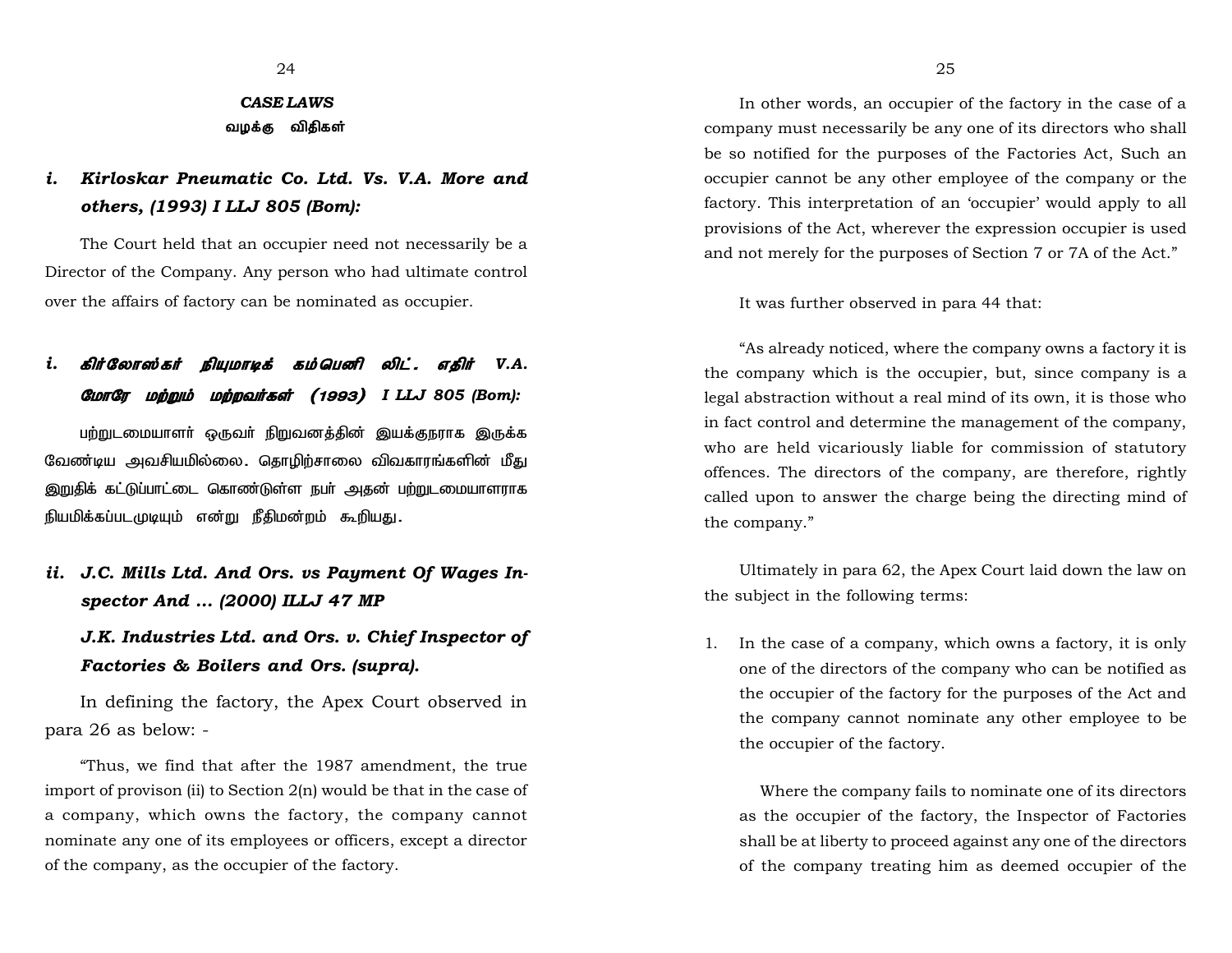factory, for prosecution and punishment in case of any breach or contravention of the provisions of the Act for offences committed under the Act.

Provison (ii) to Section 2(n) of the Act is intra vires the substantive provision of Section 2(n) of the Act. Proviso (ii) to Section 2(n) is constitutionally valid and is not ultra vires Articles 14, 19(1)(g) and 21 of the Constitution of India.

# *ii. N[. rp. kpy ; ypkpnll ; kw ;Wk ; kw ;wth ;fs ; vjph ; Cjpaq ;fs ; toq ;Fjy ; Ma ;thsh ; kw ;Wk ; ……… (2000) ILLT 47 MP:*

*N[.Nf. ,z ;l] ;l ;hp] ; ypkpnll ; kw ;Wk ; kw ;wth ;fs ; vjph ; njhopw ;rhiyfs ; kw ;Wk ; nfhjpfyd ;fs ; jiyik*  $\partial f(x) = \partial f(x)$  *aliant word word is a <i>i s*<sup>*i*</sup> *y*;

தொழிற்சாலை குறித்து உயர்வு நீதிமன்றம் பாரா 26 ல் பின்வருமாறு கூறுகிறது:—

 $1987$  வது திருத்தத்திற்குப் பிறகு பிரிவு  $2(n)$  ற்கான வரம்புரை தொழிற்சாலை குறித்து உயா்வு நீதிமன்றம் பாரா 26 ல்<br>பின்வருமாறு கூறுகிறது:—<br>1987 வது திருத்தத்திற்குப் பிறகு பிரிவு 2(n) ற்கான வரம்புரை<br>(ii) ன உண ்மையான அா்த்தம் என ்னவென்றால்<br>'தொழிற்சாலையை உரிமை கொண்டுள்ள நிறுவனம்' தன்னுடை 'தொழிற்சாலையை உரிமை கொண்டுள்ள நிறுவனம்' தன்னுடைய இயக்குநா் தவிர, பணியாளா்கள் அல்லது அதிகாாிகளில் ஒருவரை 1987 வது திருத்தத்திற்குப் பிறகு பிரிவு 2(n) ற்கான வரம்புரை<br>(ii) ன் உண மையான அா்த்தம் என னவென்றால்<br>'தொழிற்சாலையை உாிமை கொண்டுள்ள நிறுவனம்' தன்னுடைய<br>இயக்குநா் தவிர, பணியாளா்கள் அல்லது அதிகாாிகளில் ஒருவரை<br>தொழிற்சாலையின் பற் அறிகிறோம்.

வேறுவகையில் கூறினால், நிறுவனக்கைப் ப<u>ொறு</u>க்கவரை 'தொழிற்சாலையின் பற்றுடமையர்' நிறுவனத்தின் இயக்குநர்களில் அறிகிறோம் .<br>மேறுவகையில் கூறினால், நிறுவனத்தைப் பொறுத்தவரை<br>'தொழிற்சாலையின் பற்றுடமையா்' நிறுவனத்தின் இயக்குநா்களில்<br>ஒருவராக இருக்கவேண்டும் . தொழிற்சாலைகள் சட்டத்தின்<br>நோக்கங்களுக்காக அவா் அறிவிக்கப்பட வேண்டும் . நோக்கங்களுக்காக அவர் அறிவிக்கப்பட வேண்டும்.

27<br>அத் தகைய பற்றுடமையர் நிறுவனம் அல்லது<br>றிற்சாலையின் வேறு பணியாளராக இருக்கப்பட முடியாது. தொழிற்சாலையின் வேறு பணியாளராக இருக்கப்பட முடியாது. 27<br>அத் தகைய பற்றுடமையர் நிறுவனம் அல்லது<br>தொழிற்சாலையின் வேறு பணியாளராக இருக்கப்பட முடியாது.<br>'பற்றுடமையரின் பொருள் விளக்கம்' சட்டத்தின் அனைத்து<br>வகையங்களுக்கும் செயல்படும். மேலும் 'பற்றுடமையர்' என்ற வகையங்களுக்கும் செயல்படும். மேலும் 'பற்றுடமையர்' என்ற சொற்றொடர் பயன்படுத்தப்படும் எல்லா இடங்களில் பொருந்தும். தொழிற்சாலையின் வேறு பணியாளராக இருக்கப்பட முடியாது.<br>'பற்றுடமையரின் பொருள் விளக்கம்' சட்டத்தின் அனைத்து<br>வகையங்களுக்கும் செயல்படும். மேலும் 'பற்றுடமையர்' என்ற<br>சொற்றொடர் பயன்படுத்தப்படும் எல்லா இடங்களில் பொருந்தும்.<br>சட்டத்த 'பற்றுடமையரின் பொருள்<br>வகையங்களுக்கும் செயல்ப<br>சொற்றொடர் பயன்படுத்தப்ப(<br>சட்டத்தின் பிரிவு 7 அ $\epsilon$ <br>மட்டுமல்லாது

பாரா 44 ல் பின்வருமாறு மேலும் கூறப்படுகிறது. ஏற்கனவே அறிந்தபடி தொழிற்சாலை ஒன்றை உரிமை கொண்டுள்ள நிறுவனம் என்பதில் 'நிறுவனம் பற்றுடமையர்' ஆகும். ஆனால் நிறுவனமானது தனக்கென சொந்தமான உண்மையான மனதில்லாத சட்டச்சுருக்கம் பாரா 44 ல் பின்வருமாறு மேலும் கூறப்படுகிறது. ஏற்கனவே<br>அறிந்தபடி தொழிற்சாலை ஒன்றை உரிமை கொண்டுள்ள நிறுவனம்<br>என்பதில் 'நிறுவனம் பற்றுடமையா்' ஆகும். ஆனால் நிறுவனமானது<br>தனக்கென சொந்தமான உண்மையான மனதில்லாத சட்டச்சுருக்கம்<br>என்பதா தீர்மானிப்பவர்களே சட்டப்படியான குற்றங்களுக்கு பகரப் பொறுப்படைவு உள்ளதாகக் கருதப்படுவார்கள். பதால் , நிறுவனத்தினைக் கட்டுப்படுத்தி நிர்வாகத்தை<br>னிப்பவர்களே சட்டப்படியான குற்றங்களுக்கு பகரப் பொறுப்படைவு<br>ளதாகக் கருதப்படுவார்கள்<br>ஆகவே நிறுவனத்தின் நெறியுறுத்தும் எண்ணம் உள்ள<br>குநர்கள் குற்றச்சாட்டிற்கு பதிலளிக்க அழைக்கப தீா்மானிப்பவா்களே சட்டப்படியான குற்றங்களுக்கு பகரப் பொறுப்படைவு<br>உள்ளதாகக் கருதப்படுவாா்கள்<br>ஆகவே நிறுவனத்தின் நெறியுறுத்தும் எண்ணம் உள்ள<br>இயக்குநா்கள் குற்றச்சாட்டிற்கு பதிலளிக்க அழைக்கப்படுகிறாா்கள்

இறுதியாக பாரா 62 ல் பொருட்கூறு மீது சட்டத்தை பின்வரும் கூறுகளில் உயர்வு நீதிமன்றம் முன்வைத்தது:

1. தொழிற்சாலை ஒன்றை உடமை கொண்டுள்ள நிறுவனம் இறுதியாக பாரா 62 ல் பொருட்கூறு மீது சட்டத்தை பின்வரும்<br>களில் உயர்வு நீதிமன்றம் முன்வைத்தது:<br>தொழிற்சாலை ஒன்றை உடமை கொண்டுள்ள நிறுவனம்<br>சட்டத்தின் நோக்கங்களுக்காக அதன் இயக்குநர்களில்<br>ஒருவரை மட்டுமே தொழிற்சாலையின் பற்றுடமை ஒருவரை மட்டுமே தொழிற்சாலையின் பற்றுடமையராக நியமிக்க முடியமே கவிா, பணியாளர் எவரையம் நியமிக்கமுடியாகு.

நிறுவனம் அதன் கொழிற்சாலையின் பற்றுடமையராக அதன் இயக்குநா்களில் ஒருவரை நியமிக்கத் தவறும்போது, சட்டத்தின் முடியுமே தவிர, பணியாளா் எவரையும் நியமிக்கமுடியாது.<br>நிறுவனம் அதன் தொழிற்சாலையின் பற்றுடமையராத அதன்<br>இயக்குநா்களில் ஒருவரை நியமிக்கத் தவறும்போது, சட்டத்தின்<br>கீழ் செய்யப்பட்ட குற்றங்களுக்காக சட்டத்தின் வகையங்களின்<br>மீறுகை அல்ல மீறுகை அல்லது மாற்றாக செயல்பட்டதற்கு குற்றவழக்கீடு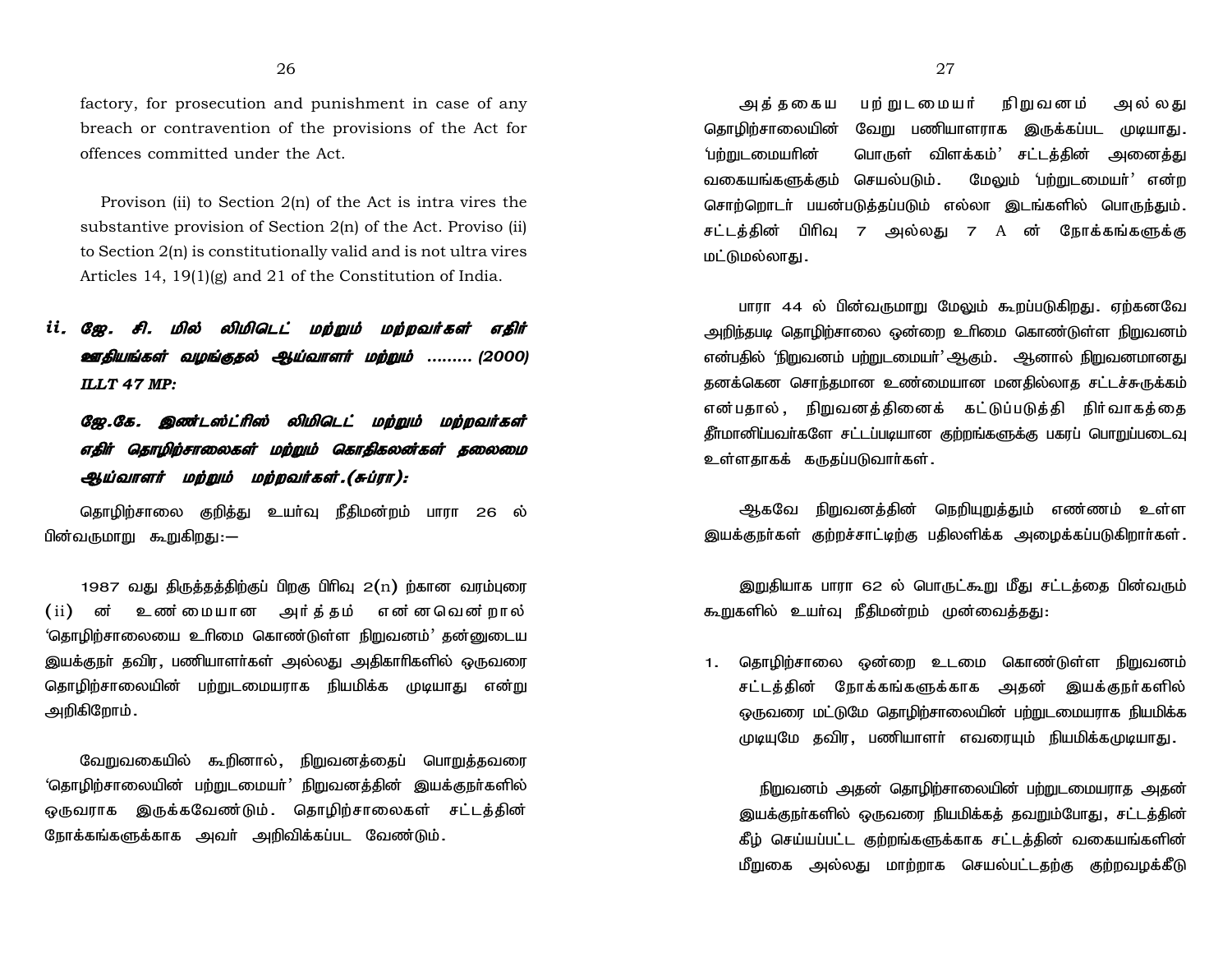$^{28}$ <br>மற்றும் தண்டனைக்காக நிறுவனத்தின் இயக்குநா்களில்<br>ஒருவரை தொழிற்சாலையின் கருதப்பட்ட பற்றுடமையராகக் ் 28<br>மற்றும் தண்டனைக்காக நிறுவனத்தின் இயக்குநா்களில்<br>ஒருவரை தொழிற்சாலையின் கருதப்பட்ட பற்றுடமையராகக்<br>கருதி, அவா்மீது சட்ட நடவடிக்கை எடுப்பதற்கு தொழிற்சாலைகள் ஆய்வாளருக்கு தன்னுரிமை இருக்கப்பட வேண்டும்.

 $F$ ட்டத்தின் பிரிவு 2 (n) ற்கான வரம்புரை (ii) சட்டத்தின் கருதி, அவா்மீது சட்ட நடவடிக்கை எடுப்பதற்கு தொழிற்சாலைகள்<br>ஆய்வாளருக்கு தன்னுரிமை இருக்கப்பட வேண்டும்.<br>சட்டத்தின் பிரிவு 2 (n) ற்கான வரம்புரை (ii) சட்டத்தின்<br>பிரிவு 2(n) ன் நிலைமுறை வகையத்தின் அதிகார<br>வரம்பிற்குட்பட்டது ஆய்வாளருக்கு தன்னுரிமை இருக்கப்பட வேண்டும்.<br>சட்டத்தின் பிரிவு 2 (n) ற்கான வரம்புரை (ii) சட்டத்தின்<br>பிரிவு 2(n) ன் நிலைமுறை வகையத்தின் அதிகார<br>வரம்பிற்குட்பட்டது. பிரிவு 2(n) ற்கான வரம்புரை(ii)<br>அரசியலமைப்புப்படி செல்லத்தக் சட்டத்தின் பிரிவு 2 (n) ற்கான வரம்புரை (ii) சட்டத்தின்<br>பிரிவு 2(n) ன் நிலைமுறை வகையத்தின் அதிகார<br>வரம்பிற்குட்பட்டது. பிரிவு 2(n) ற்கான வரம்புரை(ii)<br>அரசியலமைப்புப்படி செல்லத்தக்கது மற்றும் இந்திய<br>அரசியலமைப்பின் சரத்துகள் அரசியலமைப்பின் சரத்துகள் 14,19 $(1)$   $(g)$  மற்றும் 21 ன் பிரிவு 2(n) ன் நிலைமுறை வ<br>வரம்பிற்குட்பட்டது. பிரிவு 2(n)<br>அரசியலமைப்புப்படி செல்லத்தக்<br>அரசியலமைப்பின் சரத்துகள் 14,19<br>அதிகாரவரம்பிகற்றதல்ல. அதிகாரவரம்பிகற்றதல்ல .<br>**(o) [Omitted]**<br>**(o) விடுவிக்கப்பட்டது ,** 

**(o) [Omitted]**

- **(p) "prescribed"** means prescribed by rules made by the State Government under this Act;
- (p). 'குறித்த' என்றால் இந்த சட்டத்தின்கீழ் மாநில அரசாங்கத்தினால் செய்யப்பட்ட விதிகளினால் குறிக்கப்பட்டது எனப்படும். எனப்படும்.<br>**(q) [Omitted];**<br>**(q). விடுவிக்கப்பட்டது**.
- **(q) [Omitted];**

**(r)** where work of the same kind is carried out by two or more sets of workers working during different periods of the day, each of such sets is called a "group" or "relay" and each of such periods is called a "shift".

### **SECTION 3. REFERENCE TO TIME OF DAY.-**

In this Act references to time of day are references to Indian Standard Time being five and a half hours, ahead of Greenwich Mean Time:

Provided that for any area in which Indian Standard Time is not ordinarily observed the State Government may make rules-

- a. specifying the area,
- b. defining the local mean time ordinarily observed therein, and
- c. permitting such time to be observed in all or any ofthe factories situated in the area. c. permitting such time to be observed in all or any ofthe<br>factories situated in the area.<br>**பிரிவு: 3. நாளின் காலத்திற்கான குறிப்பீடு:**<br>இந்த சட்டத்தில் நாளின் காலக்குறியீடுகளானது கிரீன்விச்

factories situated in the area.<br>**!: 3. நாளின் காலத்திற்கான குறிப்பீடு:**<br>இந்த சட்டத்தில் நாளின் காலக்குறியீடுகளானது கிரீன்விச்<br>லயான நேரக் குறிப்பிலிருந்து 5½ மணி நேரங்கள் முன்னர் நிலையான நேரக் குறிப்பிலிருந்து 5½ மணி நேரங்கள் முன்னர் உள்ள இந்திய நிலையான நேரத்தின் குறியீடுகளாகும்.

இதில் இடவரை எதிலும் இந்திய நிலைநேரம் சாதாரணமாகக் நிலையான நேரக் குறிப்பிலிருந்து 5½ மணி நேரங்கள் முன்னா்<br>உள்ள இந்திய நிலையான நேரத்தின் குறியீடுகளாகும்.<br>இதில் இடவரை எதிலும் இந்திய நிலைநேரம் சாதாரணமாகக்<br>கணிக்கப்படவில்லை என்றால் மாநில அரசாங்கம் பின்வரும்<br>விதிகளை செய்யலாம்:— விதிகளை செய்யலாம்:—

.அ. இடத்தைக் குறிப்பிடுதல்.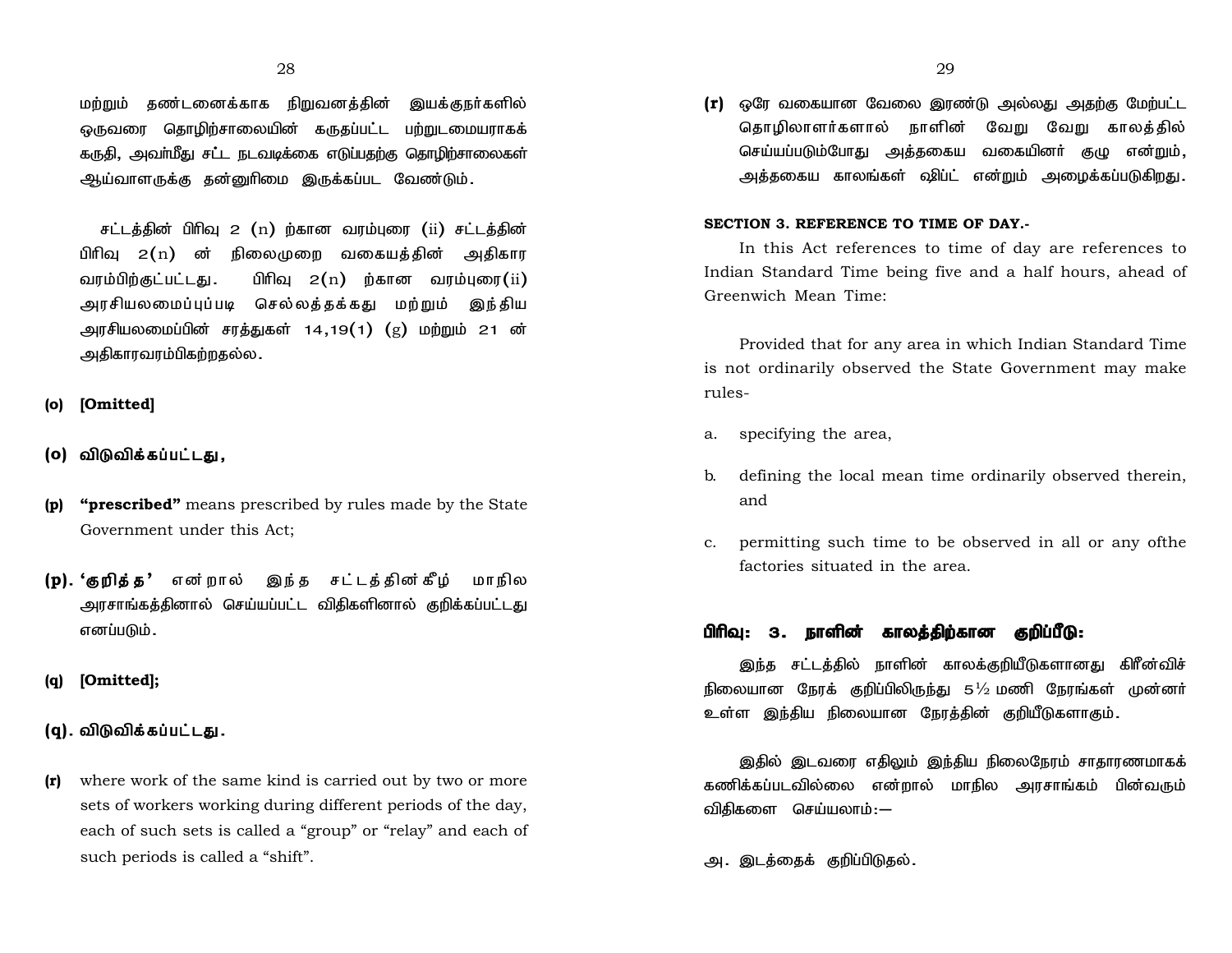- 30<br>ஆ. சாதாரணமாகக் கணிக்கப்படும் உள்ளூர் நிலைநேரத்தை<br>வரையறுத்தல் 30<br>ஆ. சாதாரணமாகக் கணிக்கப்படும் உள்ளூர் நிலைநேரத்தை<br>வரையறுக்கல்.
- இ. இடவரையில் உள்ள அனைத்து தொழிற்சாலைகள் அல்லது வேறு தொழிற்சாலைகளில் கருதப்பட வேண்டிய அந்த நேரத்தை அனுமதித்தல்.

### **SECTION 4. POWER TO DECLARE DIFFERENT DEPARTMENTS TO BE SEPARATE FACTORIES OR TWO OR MORE FACTORIES TO BE A SINGLE FACTORY:-**

The State Government may, on its own or on an application made in this behalf by an occupier, direct by an order in writing and subject to such conditions as it may deem fit, that for all or any of the purposes of this Act different departments or branches of a factory of the occupier specified in the application shall be treated as separate factories or that two or more factories of the occupier specified in the application shall be treated as a single factory.

Provided that no order under this section shall be made bythe State Government on its own motion unless an opportunity of being heard is given to the occupier. Provided that no order under this section shall be made<br>bythe State Government on its own motion unless an opportunity<br>of being heard is given to the occupier.<br>**பிரிவு: 4. வேறு வேறு துறைகளை தனிப்பட்ட**<br>**தொழிற்சாலைகளாக அறிவ** 

# bythe State Government on its own motion unless an opportunity<br>of being heard is given to the occupier.<br>**பிரிவு : 4 . வேறு வேறு துறைகளை தனிப் பட் ட<br>தொழிற்சாலைகளாக அறிவித்தல் , அல்லது இரண்டு<br>அல்** of being heard is given to the occupier.<br>பிரிவு **: 4 . வேறு வேறு துறைகளை தனிப்பட்ட**<br>**தொழிற்சாலைகளாக அறிவித்தல், அல்லது இரண்டு**<br>அல்லது அதற்கு மேற்பட்ட தொழிற்சாலைகளை ஒரே<br>தொழிற்சாலையாக அறிவித்தலுக்கு அதிகாரம் : பிரிவு : 4 . வேறு வேறு துறைகளை தனிப்பட்ட<br>தொழிற்சாலைகளாக அறிவித்தல், அல்லது இரண**்டு**<br>அல்லது அதற்கு மேற்பட்ட தொழிற்சாலைகளை ஒரே<br>தொழிற்சாலையாக அறிவித்தலுக்கு அதிகாரம் :<br>புமாஙில அரசாங்கம் கனகு சொந்த அல்லது இதுசார்பாக

மாநில அரசாங்கம் தனது சொந்த அல்லது இதுசார்பாக பற்றுடமையாால் செய்யப்பட்ட விண்ணப்பக்கின் மீது எழுக்து மூலமான

31<br>ஆணை மூலம் மற்றும் சரியானதென்று கருதும் அத்தகைய<br>நிபந்தனைகளுக்குட்பட்டு பின்வருவனவற்றிற்காக ஏவுரை செய்யலாம். நிபந்தனைகளுக்குட்பட்டு பின்வருவனவற்றிற்காக ஏவுரை செய்யலாம். 31<br>ஆணை மூலம் மற்றும் சரியானதென்று கருதும் அத்தகைய<br>நிபந்தனைகளுக்குட்பட்டு பின்வருவனவற்றிற்காக ஏவுரை செய்யலாம்.<br>இந்த சட்டத்தின் அனைத்து அல்லது ஏதாவதொரு<br>நோக்கங்களுக்காக விண்ணப்பத்தில் குறிக்கப்பட்ட பற்றுடமையாளரின் நோக்கங்களுக்காக விண்ணப்பத்தில் குறிக்கப்பட்ட பற்றுடமையாளரின் தொழிற்சாலையின் வேறு வேறு துறைகள் அல்லது கிளைகள் தனிப்பட்ட தொழிற்சாலைகளாகக் கருதப்பட வேண்டும் அல்லது அவரது இரண்டு அல்லது அதற்கு மேற்பட்ட தொழிற்சாலைகள் ஒரே தொழிற்சாலையாகக் கருதப்பட வேண்டும்.

பற்றுடமையருக்கு கேட்பிற்கான சந்தர்ப்பம் வழங்கப்பட்டாலன்றி மாநில அரசாங்கத்தால் அதன் சொத்து தீர்மானத்தில் இந்தப் பிரிவின்கீழ் ஆணை எதுவும் செய்யப்பட வேண்டாம்.

### **SECTION 5. POWER TO EXEMPT DURING PUBLIC EMERGENCY:**

In any case of a public emergency the State Government may, by notification in the Official Gazette, exempt any factory or class or description of factories from all or any of the provisions of this Act except section 67 for such period and subject to such conditions as it may think fit:

Provided that no such notification shall be made for a period exceeding three months at a time.

### **EXPLANATION I.**:

For the purposes of this section 'public emergency' means a grave emergency whereby the security of India or of any part of the territory thereof is threatened, whether by war or external aggression or internal disturbance. For the purposes of this section public emergency means<br>a grave emergency whereby the security of India or of any part<br>of the territory thereof is threatened, whether by war or external<br>aggression or internal disturbance. a grave emergency whereby the security of Ir<br>of the territory thereof is threatened, whether<br>aggression or internal disturbance.<br>**பிரிவு : 5 . பொது நெருக்கி:**<br>விலக்குவதற்கான சக்தி:<br>பொது நெருக்குடி நிலையின்போது மு

ession or internal disturbance.<br>**வு : 5 . பொது நெருக்கடி நிலையின்போது<br><b>க்குவதற்கான சக்தி:**<br>பொது நெருக்கடி நிலையின்போது மாநில அரசாங்கம்<br>]தழில் வெளியிடுவதன் மூலம் பிரிவு 67 தவிர அத்தகைய அரசிதழில் வெளியிடுவதன் மூலம் பிரிவு 67 தவிர அத்தகைய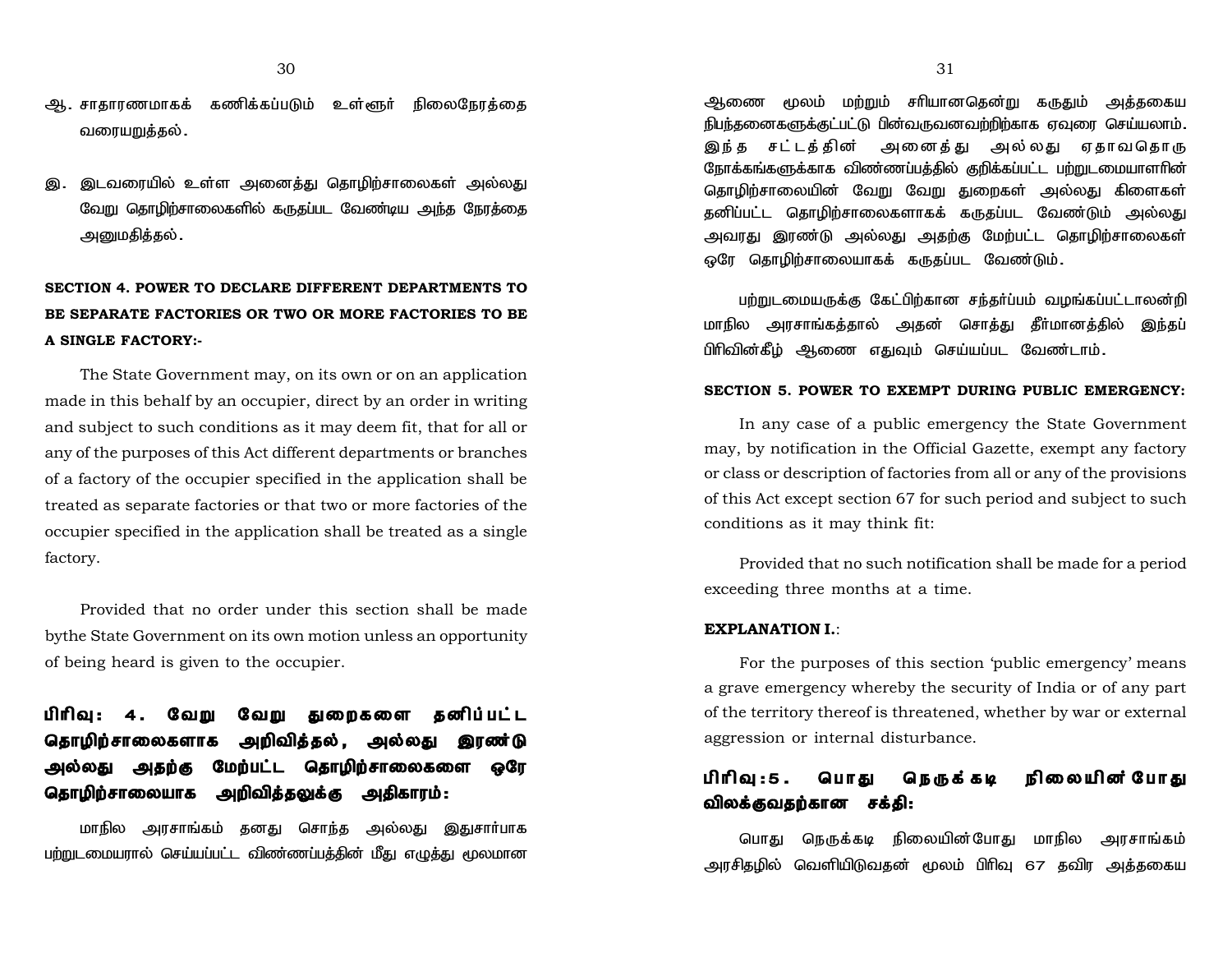32<br>கால அளவு மற்றும் அது உரியதென்று கருதக்கூடிய<br>நிபந்தனைகளுக்குட்பட்டு, இந்த சட்டத்தின் அனைத்து வகையங்கள் நிபந்தனைகளுக்குட்பட்டு, இந்த சட்டத்தின் அனைத்து வகையங்கள் அல்லது ஏதாவதொரு வகையத்திற்குட்பட்டு ஒரு தொழிற்சாலை அல்லது தொழிற்சாலைகளின் வகை அல்லது விளக்கக்கிற்கு விலக்கு அளிக்கலாம்.

ஆனால் ஒரே நோக்கில் மூன்று மாகங்களை மீறும் கால அளவிற்கு அத்தகைய அறிவிப்பு செய்யப்படாதிருக்க வேண்டும். ஆனால் ஒரே நேரத்தில்<br>அளவிற்கு அத்தகைய அறி<br>**விளக்கம் :**<br>இர்கம் :

இந்தப் பிரிவின் நோக்கக்கிற்காக பொது நெருக்கடி நிலை என்றால் கடும் நெருக்கடி நிலை ஆகும். இதில் இந்தியாவின் பாதுகாப்பு அல்லது நிலப்பரப்பின் பகுதி எதுவும் போர் அல்லது வாளக்கம் :<br>இந்தப் பிரிவின் நோக்கத்திற்காக பொது நெருக்கடி நிலை<br>என்றால் கடும் நெருக்கடி நிலை ஆகும். இதில் இந்தியாவின்<br>பாதுகாப்பு அல்லது நிலப்பரப்பின் பகுதி எதுவும் போர் அல்லது<br>வெளிநாட்டு தாக்குதல் அல்லது உள்நாட்டுக் குழப்பத இந்தப் பிரிவின் நோக்கத்தி<br>என்றால் கடும் நெருக்கடி நிலை<br>பாதுகாப்பு அல்லது நிலப்பரப்பின்<br>வெளிநாட்டு தாக்குதல் அல் $\epsilon$ 

### **SECTION 6. APPROVAL, LICENSING AND REGISTRATION OF FACTORIES.-**

- 1. The State Government may make rules-
- (a) requiring for the purposes of this Act, the submission of plans of any class or description of factories to the Chief Inspector or the State Government;
- (aa) requiring the previous permission in writing of the State Government or the Chief Inspector to be obtained for the site on which the factory is to be situated and for the construction or extension of any factory or class or description of factories;
- (b) requiring for the purpose of considering applications for such permission the submission of plans and specifications;
- (c) prescribing the nature of such plans and specifications and by whom they shall be certified;
- (d) requiring the registration and licensing offactories, or any class or description of factories, and prescribing the fees payable for such registration and licensing and for the renewal of licences;
- (e) requiring that no licence shall be granted or renewed unless the notice specified in section 7 has been given.
- 2. If on an application for permission referred to in clause (aa) of sub-section (1) accompanied by the plans and specifications required by the rules made under clause (b) of that sub-section, sent to the State Government or Chief Inspector by registered post, no order is communicated to the applicant within three months from the date on which it is so sent, the permission applied for in the said application shall be deemed to have been granted.
- 3. Where a State Government or a Chief Inspector refuses to grant permission to the site, construction or extension of a factory or to the registration and licensing of a factory, the applicant may within thirty days from the date of such refusal, appeal to the Central Government if the decision appealed for was of the State Government, and to the State Government in any other case.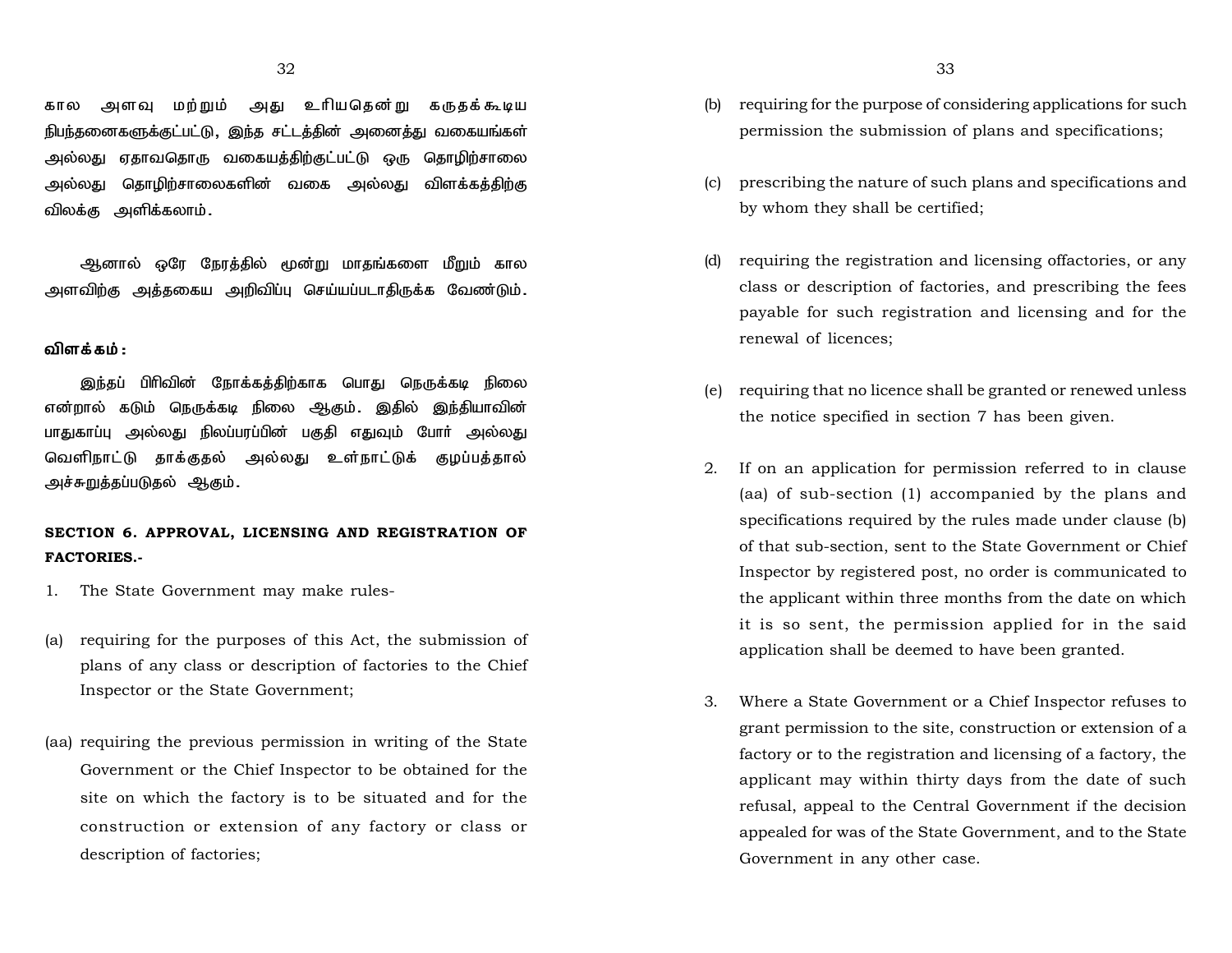### **EXPLANATION I.**:

A factory shall not be deemed to be extended within the meaning of this section by reason only of the replacement of any plant or machinery, or within such limits as may be prescribed, of the addition of any plant or machinery, if such replacement or addition does not reduce the minimum clear space required for safe working around the plant or machinery or adversely affect the environment conditions from the evolution or emission of steam, heat or dust or Iumes which are injurious to health. or adversely affect the environment conditions from the<br>evolution or emission of steam, heat or dust or lumes which<br>are injurious to health.<br>**பிரிவு: 6. தொழிற்சாலைகளை ஏற்றுக் கொள்ளுதல்,**<br>உரிமம் வழங்குதல் மற்றும் பதிவு செய evolution or emission of steam, heat or dust or Iumes which<br>are injurious to health.<br>**பிரிவு : 6. தொழிற்சாலைகளை ஏற்றுக் கொள்ளுதல்,<br>உரிமம் வழங்குதல் மற்றும் பதிவு <b>செய்தல்:**<br>1. பின்வருவனவற்றிற்காக மக்கிய அரசாங்கம் விகிகள்

- 1. பின்வருவனவற்றிற்காக மத்திய அரசாங்கம் விதிகள் செய்யலாம்.
- (a) இந்த சட்டத்தின் நோக்கங்களுக்காக தொழிற்சாலைகளின் tif my ;yJ tpsf ;fj ;jpd ; jpl ;lq ;fis jiyik ஆய்வாளர் அல்லது மாநில அரசாங்கக்கிடம் சமர்ப்பிக்கல்;
- $(aa)$  தொழிற்சாலை நிறுவப்பட வேண்டிய இடக்கிற்காக மற்றும் தொழிற்சாலை அல்லது தொழிற்சாலைகளின் வகை அல்லது விளக்கங்களின் கட்டுமானம் அல்லது நீட்டிப்பிற்கு மாநில அரசாங்கம் அல்லது தலைமை ஆய்வாளரிடமிருந்து பெறப்பட வேண்டிய முன் அனுமதியை எழுத்து மூலம் கோருதல்; விளககஙகளின கடடுமானம அலலது நடடிபப்றகு மாநில<br>அரசாங்கம் அல்லது தலைமை ஆய்வாளரிடமிருந்து பெறப்பட<br>வேண்டிய முன் அனுமதியை எழுத்து மூலம் கோருதல்;<br>(b) அத்தகைய அனுமதிக்காக விண்ணப்பங்களைக் கருதும்<br>நோக்கத்திற்காக திட்டங்கள் மற்றும் கு
- அரசாஙகம அலலது தலைமை ஆயவாளாடமிருநது பெறப்பட<br>வேண்டிய முன் அனுமதியை எழுத்து மூலம் கோருதல்;<br>அத்தகைய அனுமதிக்காக விண ணப்பங்களைக் கருதும்<br>நோக்கத்திற்காக திட்டங்கள் மற்றும் குறித்த வகை<br>விளக்கங்களை வேண்டுதல்; விளக்கங்களை வேண்டுகல்;
- 75<br>(c) அத்தகைய திட்டங்கள் மற்றும் விளக்க விபரங்களின்<br>தன்மைகளை வரையறுத்தல் மற்றும் அவை யாரால் 35<br>அத்தகைய திட்டங்கள் மற்றும் விளக்க விபரங்களின்<br>தன்மைகளை வரையறுத்தல் மற்றும் அவை யாரால்<br>சான்றளிக்கப்பட வேண்டும் என்பதை வரையறுத்தல்; சான்றளிக்கப்பட வேண்டும் என்பதை வரையறுத்தல்; (c) அத்தகைய திட்டங்கள் மற்றும் விளக்க விபரங்களின்<br>தன்மைகளை வரையறுத்தல் மற்றும் அவை யாரால்<br>சான்றளிக்கப்பட வேண்டும் என்பதை வரையறுத்தல்;<br>(d) தொழிற்சாலைகளின் பதிவு மற்றும் உரிமத்தை அல்லது<br>தொழிற்சாலைகளின் வகை அல்லது விளக்கத்தை
- தன்மைகளை வரையறுத்தல் மற்றும் அவை யாரால்<br>சான்றளிக்கப்பட வேண்டும் என்பதை வரையறுத்தல்;<br>தொழிற்சாலைகளின் பதிவு மற்றும் உரிமத்தை அல்லது<br>தொழிற்சாலைகளின் வகை அல்லது விளக்கத்தை<br>வேண்டுதல் மற்றும் அதற்கும் உரிமங்களைப் சான்றளிக்கப்பட வேண்டும் என்பதை வரையறுத்தல்;<br>தொழிற்சாலைகளின் பதிவு மற்றும் உரிமத்தை அல்லது<br>தொழிற்சாலைகளின் வகை அல்லது விளக்கத்தை<br>வேண்டுதல் மற்றும் அதற்கும் உரிமங்களைப்<br>புதுப்பித்தலுக்குமான கட்டணங்களை வரையறுத்தல்; புதுப்பித்தலுக்குமான கட்டணங்களை வரையறுத்தல்;
- $(e)$  பிரிவு  $7$ ன் கீழ் குறிக்கப்பட்ட அறிவிப்பு வழங்கப்பட்டாலன்றி, உரிமம் எதுவும் வழங்கப்பட வேண்டாம் அல்லது புதுப்பிக்கப்பட வேண்டாம் என்று கோருதல்.
- 2. துணைப்பிரிவு (1)ன் சட்டக்கூறு (aa)ல் மற்றும் சட்டக்கூறு (b)ன் கீழ் செய்யப்பட்ட விதிகளால் கோரப்பட்ட திட்டங்கள் வேண்டாம் என்று கோருதல்<br>துணைப்பிரிவு (1)ன் சட்டக்கூறு (aa)ல் மற்றும் சட்டக்கூறு<br>(b)ன் கீழ் செய்யப்பட்ட விதிகளால் கோரப்பட்ட திட்டங்கள்<br>மற்றும் விளக்க விபரங்கள் இணைந்த அனுமதிக்கான<br>விண ணப்பம் மாநில அரசாங்கம் அல்லது தலைமை துணைப்பிரிவு (1)ன் சட்டக்கூறு (aa)ல் மற்றும் சட்டக்கூறு<br>(b)ன் கீழ் செய்யப்பட்ட விதிகளால் கோரப்பட்ட திட்டங்கள்<br>மற்றும் விளக்க விபரங்கள் இணைந்த அனுமதிக்கான<br>விண ணப்பம் மாநில அரசாங்கம் அல்லது தலைமை<br>ஆய்வாளருக்கு பதிவுத்தபாலில் துணைப்பிரிவு (1)ன் சட்டக்கூறு (aa)ல் மற்றும் சட்டக்கூறு<br>(b)ன் கீழ் செய்யப்பட்ட விதிகளால் கோரப்பட்ட திட்டங்கள்<br>மற்றும் விளக்க விபரங்கள் இணைந்த அனுமதிக்கான<br>விண்ணப்பம் மாநில அரசாங்கம் அல்லது தலைமை<br>ஆய்வாளருக்கு பதிவுத்தபாலில் (b)ன் கீழ் செய்யப்பட்ட விதிகளால் கோரப்பட்ட திட்டங்கள்<br>மற்றும் விளக்க விபரங்கள் இணைந்த அனுமதிக்கான<br>விண ணப்பம் மாநில அரசாங்கம் அல்லது தலைமை<br>ஆய்வாளருக்கு பதிவுத்தபாலில் அனுப்பப்படுகிறது. அது<br>அனுப்பப்பட்ட தேதியிலிருந்து, 3 மா விண்ணப்பதாரருக்கு ஆணை எதுவும் அனுப்பப்படவில்லை என்றால், அந்த விண்ணப்பத்தின் மூலம் கேட்கப்பட்ட அமைகி வழங்கப்பட்டதாகக் கொள்ளப்பட வேண்டும்.
- 3. தொழிற்சாலைக்கான இடம், கட்டுமானம் அல்லது விஸ்தாிப்பு அல்லது தொழிற்சாலைப் பதிவு அல்லது உரிமத்திற்கு அனுமதி வழங்குவதற்கும், மாநில அரசாங்கம் அல்லது தலைமை ஆய்வாளர் மறுத்தால், அவ்வாறு மறுக்கப்பட்ட தேதியிலிருந்து மேல்முறையீடு செய்யலாம். ய்வாளா் மறுத்தால், அவ்வாறு மறுக்கப்பட்ட தேதியிலிருந்து<br>நாட்களுக்குள் விண்ணப்பதாரா் மத்திய அரசாங்கத்திடம்<br>ல்முறையீடு செய்யலாம்.<br>இது மேல்முறையீடு செய்யப்பட்ட தீா்மானம் மாநில<br>ரசாங்கத்தினுடையதாக, மற்றும் வேறு வழக்கு எதிலும்

30 நாட்களுக்குள் விண்ணப்பதாரா் மத்திய அரசாங்கத்திடம்<br>மேல்முறையீடு செய்யலாம்<br>இது மேல்முறையீடு செய்யப்பட்ட தீா்மானம் மாநில<br>அரசாங்கத்தினுடையதாக, மற்றும் வேறு வழக்கு எதிலும்<br>மாநில அரசாங்த்திற்கென்றால் செய்யலாம். மாநில அரசாங்க்கிற்கென்றால் செய்யலாம்.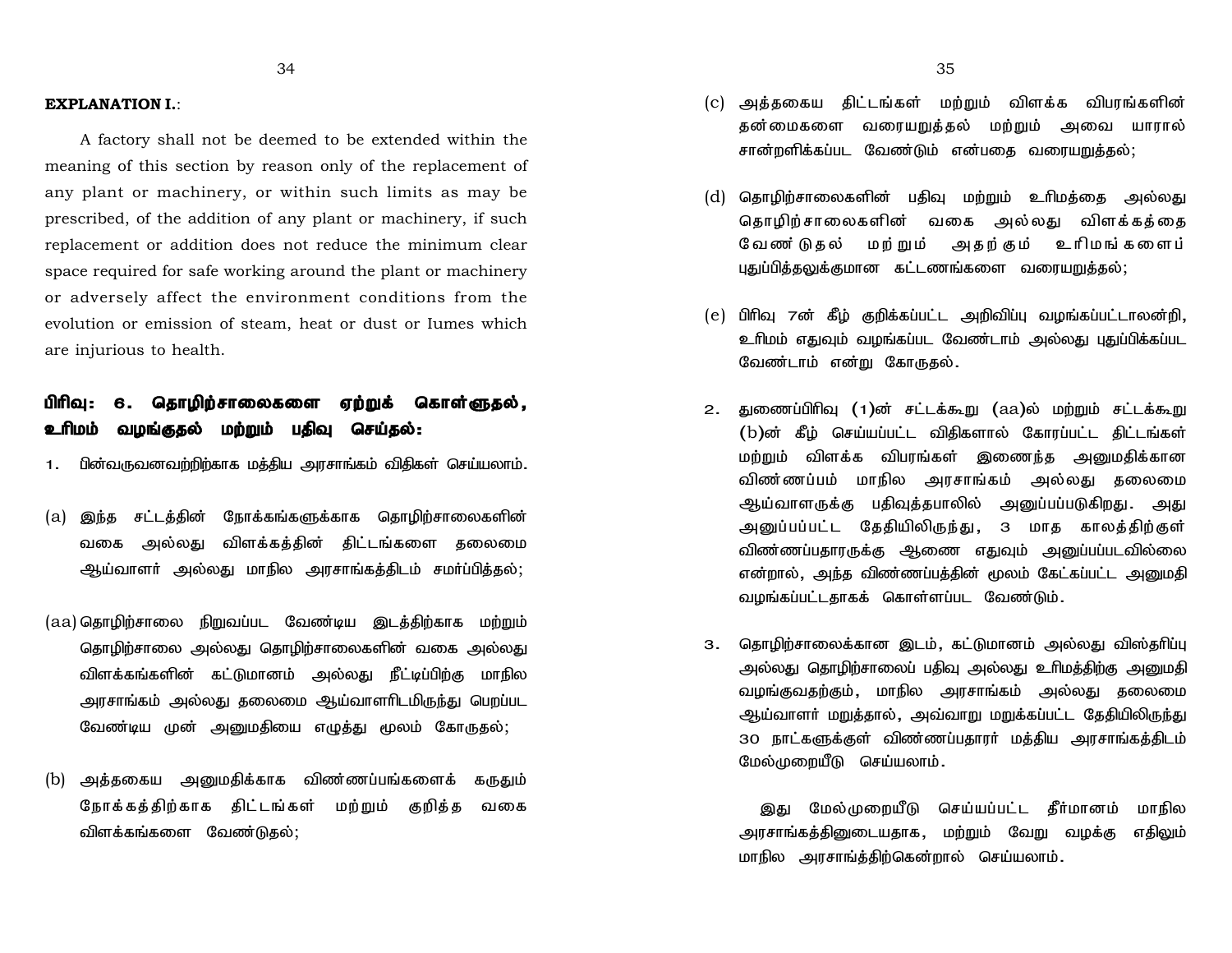**விளக்கம் :**<br>விளக்கம் :<br>சு<sup>திப்டு</sup>: டவாம்<sup>டுந்த</sup>ன் குழ குறிப்பிட்ட வரம்பிற்குள், கருவி அல்லது இயந்திரத்தை மாற்றுதல் 36<br>**விளக்கம் :**<br>குறிப்பிட்ட வரம்பிற்குள், கருவி அல்லது இயந்திரத்தை மாற்றுதல்<br>அல்லது கருவி அல்லது இயந்திரத்தைச் சுற்றிப் பாதுகாப்பாக வேலை<br>கருவி அல்லது இயந்திரத்தைச் சுற்றிப் பாதுகாப்பாக வேலை **விளக்கம் :**<br>குறிப்பிட்ட வரம்பிற்குள், கருவி அல்லது இயந்திரத்தை மாற்றுதல்<br>அல்லது கருவி அல்லது இயந்திரத்தைச் சேர்த்தல் ஆகியவை,<br>கருவி அல்லது இயந்திரத்தைச் சுற்றிப் பாதுகாப்பாக வேலை<br>செய்வதற்குத் தேவையான குறைந்தபட்ச **வாளக்கம் :**<br>குறிப்பிட்ட வரம்பிற்குள், கருவி அல்லது இயந்திரத்தை மாற்றுதல்<br>அல்லது கருவி அல்லது இயந்திரத்தைச் சுற்றிப் பாதுகாப்பாக வேலை<br>செய்வதற்குத் தேவையான குறைந்தபட்ச இடரற்ற இடத்தைக்<br>குறைக்கவில்லை என்றாலும் அல்லது நீராவி, குறைக்கவில்லை என்றாலும் அல்லது நீராவி, வெப்பம், துாசு அல்லது கருவி அல்லது இயந்திரத்தைச் சேர்த்தல் ஆகியவை,<br>கருவி அல்லது இயந்திரத்தைச் சுற்றிப் பாதுகாப்பாக வேலை<br>செய்வதற்குத் தேவையான குறைந்தபட்ச இடரற்ற இடத்தைக்<br>குறைக்கவில்லை என்றாலும் அல்லது நீராவி, வெப்பம், தூசு கருவி அல்லது இயந்திரத்தைச் சுற்றிப் பாதுகாப்பாக வேலை<br>செய்வதற்குத் தேவையான குறைந்தபட்ச இடரற்ற இடத்தைக்<br>குறைக்கவில்லை என்றாலும் அல்லது நீராவி, வெப்பம், தூசு<br>அல்லது புகை போன்ற உடல்நலத்திற்குத் தீங்கானவை<br>வெளிப்படுதலால் சுற்று என்றாலும் இந்தப்பிரிவின் அர்த்தத்திற்குள் 'தொழிற்சாலை ஒன்று நீட்டிக்கப்பட்டதாக' கருதப்படமாட்டாது.

### **SECTION 7. NOTICE BY OCCUPIER:**

- (1) The occupier shall, at least fifteen days before he begins to occupy or, use any premises as a factory, send to the Chief Inspector a written notice containing-
- (a) the name and situation of the factory;
- (b) the name and address of the occupier;
- (bb) the name and address of the owner of the premises or building (including the precincts there of) referred to in section 93;
- (c) the address io which communication relating to the factory may be sent;
- (d) the nature of the manufacturing process-
- (i) carried on in the factory during the last twelve months in the case offactories in existence on the date of the commencement of this Act, and
- (ii) to be carried on in the factory during the next twelve months in the case of all factories;
- (e) the total rated horse power installed or to be installed in the factory, which shall not include the rated horsc power of any separate standby plant;
- (f) the name of the rnanager of the factory for the purposes of this Act;
- (g) the number of workers likely to be employed in the factory;
- (h) the average number of workers per day employed during the last twelve months in the case of a factory in existence on the date of the commencement of this Act;
- (i) such other particulars as may be prescribed.
- (2) In respect of all establishments, which come within the scope of the Act for the first time the occupier shall send a written notice to the Chief Inspector containing the particulars specified in sub-section (1) within thirty days from the date of the commencement of this Act.
- (3) Before a factory engaged in a manufacturing process which is ordinarily carried out for less than one hundred and eighty working days in the year, resumes working, thc occupier shall send a written notice to the Chief Inspector containing the particulars specified in sub-section (1) that least thirty days before the date of the commencement of work.
- (4) Whenever a new manager is appointed, the cccupies shall send to the Inspector a written notice and to the Chief Inspector a copy thereof within seven days from the date on which such person takes over charge.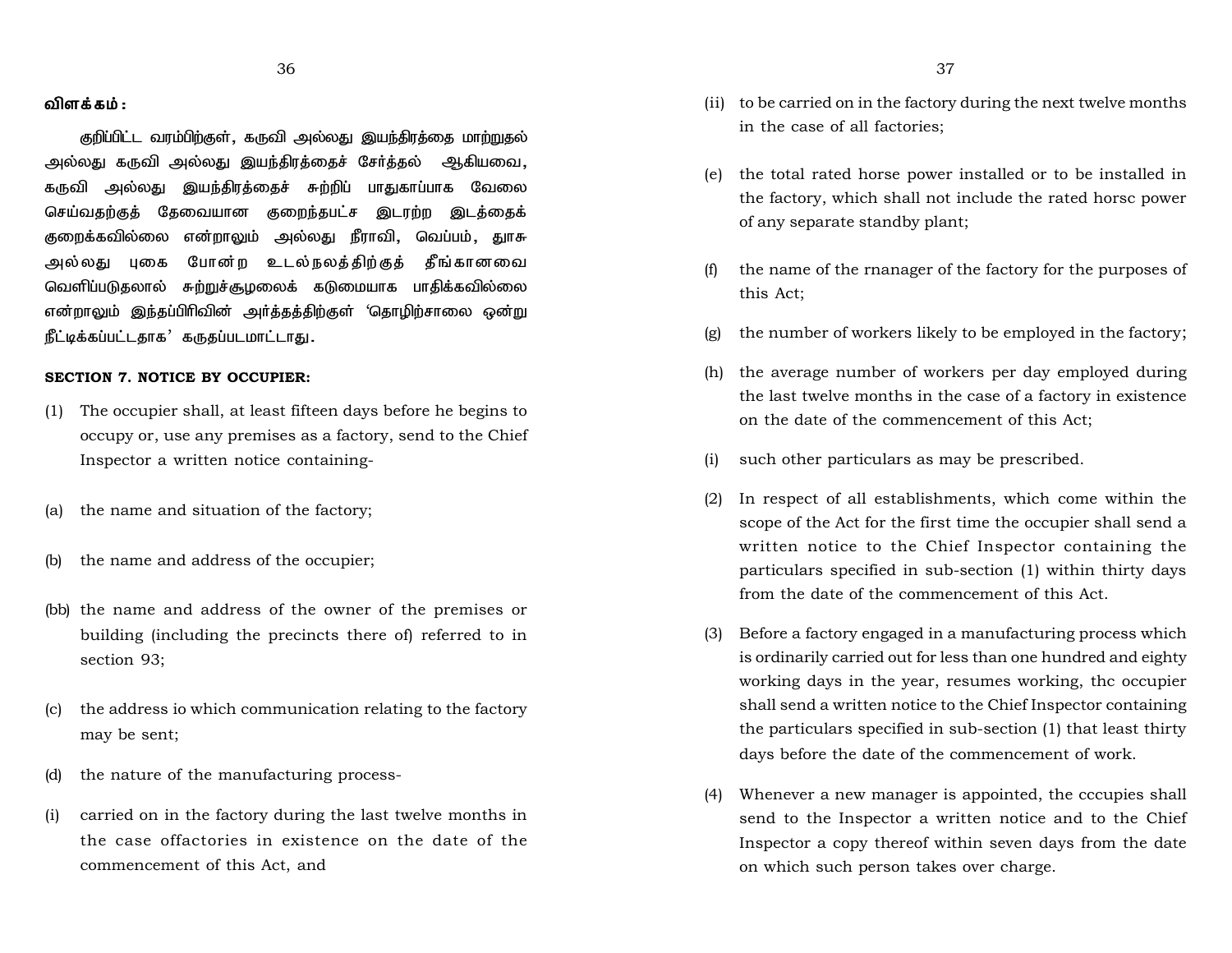(5) During a period for which no person has been designated as manager of a factory or during which the person designated does not manage the factory, any person found acting as manager, or if no such person is found, the occupier himself, shall be deemed to be the manager of the factory for the purposes of this Act. acting as manager, or if no such person is found, the occupier himself, shall be deemed to be the manager of the factory for the purposes of this Act.<br> **giftal:** 7. **upplemonuly of the purposes** of this Act.<br> **giftal:** 7.

- $(1)$  பற்றுடமையர் தொழிற்சாலை ஒன்றின் இடமொன்றை ஆக்ரமிக்க அல்லது பயன்படுத்தத் தொடங்குவதற்கு குறைந்தபட்சம் 15 **!: 7. பற்றுடமையரால் அறிவிப்பு:**<br>பற்றுடமையா் தொழிற்சாலை ஒன்றின் இடமொன்றை ஆக்ரமிக்க<br>அல்லது பயன்படுத்தத் தொடங்குவதற்கு குறைந்தபட்சம் 15<br>நாட்களுக்கு முன் தலைமை ஆய்வாளருக்கு பின்வரும்<br>விபரங்களடங்கிய எழுதப்பட்ட அறிவிப்பை அனுப் விபரங்களடங்கிய எழுதப்பட்ட அறிவிப்பை அனுப்ப வேண்டும்.
- $(a)$  தொழிற்சாலையின் பெயர் மற்றும் இருப்பிடம்;
- $(b)$  பற்றுடமையாின் பெயா் மற்றும் விலாசம்;
- (a) தொழிற்சாலையின் பெயா் மற்றும் இருப்பிடம்;<br>(b) பற்றுடமையாின் பெயா் மற்றும் விலாசம்;<br>(bb) பிாிவு 93ல் குறிப்பிடப்படுள்ள இருப்பிடங்கள் அல்லது கட்டிட<br>(உள்கட்டமைப்பு உள்பட)த்தின் உாிமையாளாின் பெயா் மற்றும் (உள்கட்டமைப்பு உள்பட)த்தின் உரிமையாளரின் பெயர் மற்றும் விலாசம; விலாசம;<br>(c) தொழிற்சாலை தொடர்பான தகவல் அ<br>(d) தயாரிப்பு முறையின் தன்மை;
- $\overline{c}$ ) தொழிற்சாலை தொடர்பான தகவல் அனுப்பப்படக்கூடிய விலாசம்;
- 
- $(i)$  இந்த சட்டம் தொடங்கப்பட்ட தேதியன்றிலிருந்து அதற்கு முந்தைய தயாரிப்பு முறையின் தன்மை;<br>இந்த சட்டம் தொடங்கப்பட்ட தேதியன்றிலிருந்து அதற்கு முந்தைய<br>12 மாதங்களில் நடைமுறையிலிருந்த தொழிற்சாலையில்<br>மேற்கொள்ளப்பட்ட தயாரிப்பு முறையின் தன்மை; மேற்கொள்ளப்பட்ட தயாரிப்பு முறையின் தன்மை; (i) இந்த சட்டம் தொடங்கப்பட்ட தேதியன்றிலிருந்து அதற்கு முந்தைய<br>12 மாதங்களில் நடைமுறையிலிருந்த தொழிற்சாலையில்<br>மேற்கொள்ளப்பட்ட தயாரிப்பு முறையின் தன்மை ;<br>(ii) அனைத்து தொழிற்சாலைகளிலும் அடுத்த 12 மாதங்களுக
- 12 மாதங்களில் நடைமுறையிலிருந்த தொழிற்சாலையில்<br>மேற்கொள்ளப்பட்ட தயாரிப்பு முறையின் தன்மை;<br>அனைத்து தொழிற்சாலைகளிலும் அடுத்த 12 மாதங்களுக்கு<br>தொழிற்சாலையில் மேற்கொள்ளப்பட வேண்டிய தயாரிப்பு<br>முறையின் தன்மை; முறையின் தன்மை;
- (e). தொழிற்சாலையில் நிறுவப்பட்ட அல்லது நிறுவப்பட வேண்டிய மொத்தவிகித குதிரை சக்தியில் வேறு தனி துணைக்கருவியின் 39<br>தொழிற்சாலையில் நிறுவப்பட்ட அல்லது நிறுவப்பட வேண்டிய<br>மொத்தவிகித குதிரை சக்தியில் வேறு தனி துணைக்கருவியின்<br>விகித குதிரைசக்தி சேர்க்கப்பட வேண்டாம்;
- $\int$ ரி. இந்த சட்டக்கின் நோக்கங்களுக்காக கொமிற்சாலை மேலாளரின்  $G$ பயர்; இந்த சட்டத்தின் நோக்கங்களுக்<br>பெயர்;<br>தொழிற்சாலையில் பணியமர்த்த<br>எண்ணிக்கை;
- $(g)$ . தொழிற்சாலையில் பணியமர்த்தப்பட இருக்கும் தொழிலாளர்களின்
- (g). தொழிற்சாலையில் பணியமா்த்தப்பட இருக்கும் தொழிலாளா்களின்<br>எண்ணிக்கை;<br>(h). இந்த சட்டம் தொடங்கப்பட்ட தேதியன்று நடைமுறையிலிருந்த<br>தொழிற்சாலையில் முந்தைய 12 மாதங்களில் நாளொன்றுக்கு தொழிற்சாலையில் முந்தைய 12 மாதங்களில் நாளொன்றுக்கு பணிக்கமர்க்கப்பட்ட கொமிலாளர்களின் சாாசரி எண்ணிக்கை: (h). இந்த சட்டம் தொடங்கப்பட்ட தேதியன்று நடைமுறையிலிருந்த<br>தொழிற்சாலையில் முந்தைய 12 மாதங்களில் நாளொன்றுக்கு<br>பணிக்கமா்த்தப்பட்ட தொழிலாளா்களின் சராசாி எண்ணிக்கை;<br>(i) குறிப்பிடக்கூடிய இதர விபரங்கள்;
- 
- பணிக்கமர்த்தப்பட்ட தொழிலாளர்களின் சராசரி எண்ணிக்கை;<br>(i) குறிப்பிடக்கூடிய இதர விபரங்கள்;<br>(2) சட்டத்தின் நோக்கெல்லைக்குள் வரும் அனைத்து<br>நிறுவனங்களைப் பொறுத்தவரை இந்த சட்டம் தொடங்கப்பட்ட நிறுவனங்களைப் பொறுத்தவரை இந்த சட்டம் தொடங்கப்பட்ட குறிப்பிடக்கூடிய இதர விபரங்கள்;<br>சட்டத்தின் நோக்கெல்லைக்குள் வரும் அனைத்து<br>நிறுவனங்களைப் பொறுத்தவரை இந்த சட்டம் தொடங்கப்பட்ட<br>தேதியிலிருந்து 30 நாட்களுக்குள் துணைப்பிரிவு (1)ல்<br>குறிப்பிடப்பட்டுள்ள விபரங்களை பற்றுடம சட்டத்தின் நோக்கெல்லைக்குள் வரும் அனைத்து<br>நிறுவனங்களைப் பொறுத்தவரை இந்த சட்டம் தொடங்கப்பட்ட<br>தேதியிலிருந்து 30 நாட்களுக்குள் துணைப்பிரிவு (1)ல்<br>குறிப்பிடப்பட்டுள்ள விபரங்களை பற்றுடமையர் தலைமை<br>ஆய்வாளருக்கு எழுத்துமூல அறிவிப ஆய்வாளருக்கு எழுத்துமூல அறிவிப்பாக அனுப்ப வேண்டும். தேதியிலிருந்து 30 நாட்களுக்குள் துணைப்பிரிவு (1)ல்<br>குறிப்பிடப்பட்டுள்ள விபரங்களை பற்றுடமையர் தலைமை<br>ஆய்வாளருக்கு எழுத்துமூல அறிவிப்பாக அனுப்ப வேண்டும்.<br>(3) வருடத்தில் 180 நாட்களுக்கும் குறைவாக சாதாரணமாக<br>செயல்பட்டிருந்த தயா
- செயல்பட்டிருந்த தயாரிப்பு முறையில் ஈடுபட்ட தொழிற்சாலை ஆய்வாளருக்கு எழுத்துமூல அறிவிப்பாக அனுப்ப வேண்டும்.<br>வருடத்தில் 180 நாட்களுக்கும் குறைவாக சாதாரணமாக<br>செயல்பட்டிருந்த தயாரிப்பு முறையில் ஈடுபட்ட தொழிற்சாலை<br>மீண்டும் வேலை தொடங்கினால் பணி தொடங்கப்பட்ட<br>தேதியிலிருந்து வருடத்தில் 180 நாட்களுக்கும் குறைவாக சாதாரணமாக<br>செயல்பட்டிருந்த தயாரிப்பு முறையில் ஈடுபட்ட தொழிற்சாலை<br>மீண்டும் வேலை தொடங்கினால் பணி தொடங்கப்பட்ட<br>தேதியிலிருந்து 30 நாட்களுக்குள் துணைப்பிரிவு (1)ல்<br>குறிப்பிடப்பட்டுள்ள விபரங் வருடத்தில் 18O நாட்களுக்கும் குறைவாக சாதாரணமாக<br>செயல்பட்டிருந்த தயாரிப்பு முறையில் ஈடுபட்ட தொழிற்சாலை<br>மீண்டும் வேலை தொடங்கினால் பணி தொடங்கப்பட்ட<br>தேதியிலிருந்து 3O நாட்களுக்குள் துணைப்பிரிவு (1)ல்<br>குறிப்பிடப்பட்டுள்ள விபரங் ஆய்வாளருக்கு எழுத்துமூல அறிவிப்பாக அனுப்ப வேண்டும்.
- $(4)$  புது மேலாளர் நியமிக்கப்படும் போது அந்த நபர் பொறுப்பேற்றுக் குறிப்பிடப்பட்டுள்ள விபரங்களை பற்றுடமையர் தலைமை<br>ஆய்வாளருக்கு எழுத்துமூல அறிவிப்பாக அனுப்ப வேண்டும்.<br>புது மேலாளர் நியமிக்கப்படும் போது அந்த நபர் பொறுப்பேற்றுக்<br>கொண்ட தேதியிலிருந்து 7 நாட்களுக்குள் பற்றுடமையர்